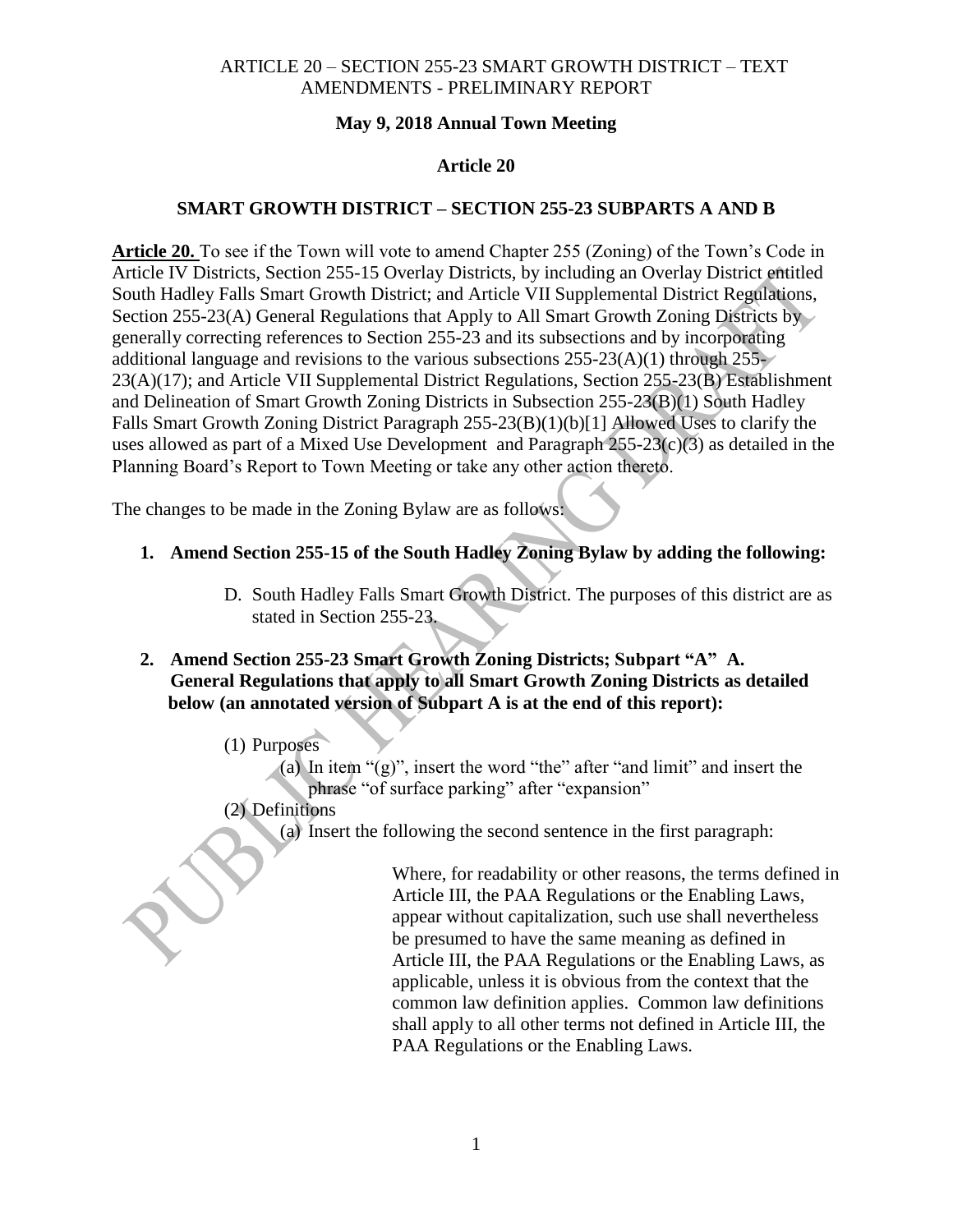- (b) Change the heading of the definition of Administrative Regulations by adding "or PAA Regulations" to the term "Administrative Regulations"
- (c) In the Definition of Administrative Regulations, in the second sentence, insert the phrase ", Project application form(s), any other application requirements" after "Such rules and regulations" and the term "thereof" after "subsequent amendments".
- (d) In the definition of "Design Standards", change SHFSGD to SGZD and delete the phrase "that are subject to Plan Review by the Planning Board".
- (e) In the definition of "Parking (Off-Street)", insert the phrase "For purposes of this Section 255-23(6)," at the beginning of the definition.
- (f) In the definition of "Plan", add "255-23" at the end of the definition.
- (g) Delete the definition of "Principal Building" in its entirety and insert in its place the following:

"Principal Building -– One or more buildings/structures serving the primary use to which the premises are devoted, and the main purpose for which the premises exist."

- (h) Delete the definition of "Project" in its entirety.
- (3) Scope and Authority
	- (a) Delete the word "Article" and Insert "Section 255-23" in its place following the phrase "of this" wherever it exists.
- (4) Performance Standards
	- (a) In paragraph 4(b) replace the reference to "the District" with "the SGZD"
	- (b) In paragraph 4(c), replace the date "September 18, 2015" with the date "September 8, 2015"
	- (c) In paragraph 4(c), delete the portion of the second sentence following the phrase "has qualified" and replace the deleted words with the following:

"for one or more density bonus payments under 760 CMR 59.06(2) corresponding to a number of Bonus Units that is equal to or greater than the minimum number of Incentive Units associated with any Zoning Incentive Payment received for a given SGZD established under this Section 255-23, any subsequent amendments to Stormwater Management Bylaw shall not apply to Development Projects in such the SGZD until DHCD has received written notice of such amendment(s) and determined that such amendment(s) does not Unduly Restrict development within the such SGZD as per 760 CMR 59.02."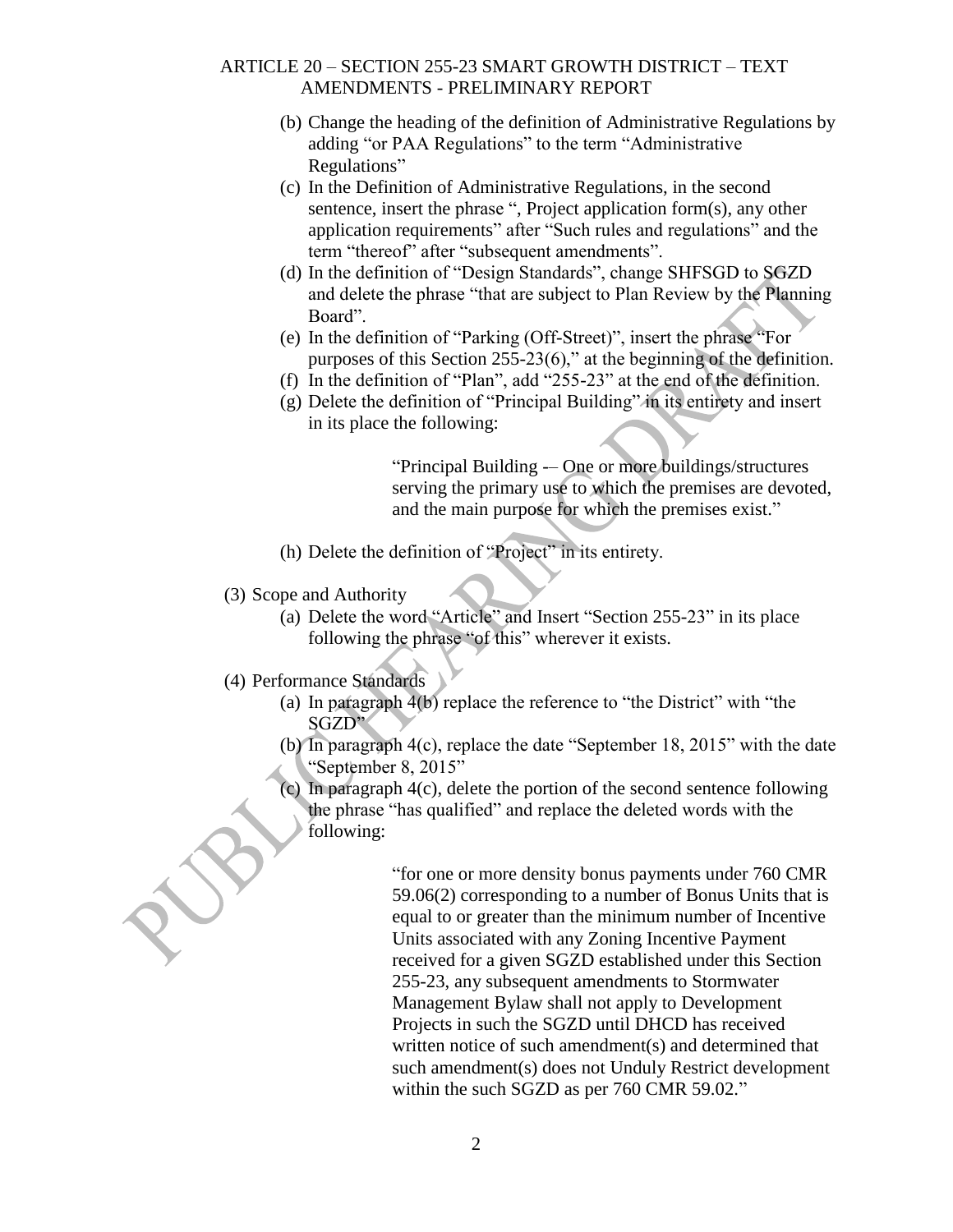- (5) Mixed-Use Development
	- (a) Restructure the second sentence by ending said sentence after the phrase "portions of the Building".
	- (b) Restructure the third sentence by beginning said sentence with the phrase which was previously part of the second sentence "Where that portion of the Building fronts on a public way"
- (6) Off-Street Parking and Loading
	- (a) In the table in paragraph (a), insert the word "Other" in front of the last "USE", said use begins with the phrase "Non-Residential, 2,000 square feet or more"
	- (b) In paragraph (c) 'Location of Parking', delete the phrase "the required front yard setbacks" at the end of the paragraph and replace the phrase with "any applicable restricted Front Setback area".
	- (c) In paragraph  $(d)$  'Waiver of Parking Requirements', in the first sentence delete the phrase "making such modifications in" and replacing it with the phrase "providing such relief from".
	- (d) In paragraph (d) 'Waiver of Parking Requirements'), add the following to the last sentence:

", provided that the particular use and occupancy were voluntarily proposed by the applicant and any such conditions are expressly approved in writing by DHCD and any such conditions are expressly approved in writing by DHCD and would not impair the development of housing within the District which is appropriate for diverse populations, including households with children, other households, individuals, households including individuals with disabilities, and the elderly."

- (e) In paragraph (g) 'Parking Design', insert the phrase "state or federal" between the words "applicable" and "disability".
- (7) Open Spaces and Recreational Areas (a) No changes are proposed

## (8) Affordable Housing

(a) Delete the first paragraph under subpart (8)(a) in its entirety and insert the following in its place

> "The monthly rent payment for an Affordable Rental Unit, including applicable utility allowances, shall not exceed thirty percent (30%) of the maximum monthly income permissible for an Eligible Household, assuming a household size equal to the number of bedrooms in the unit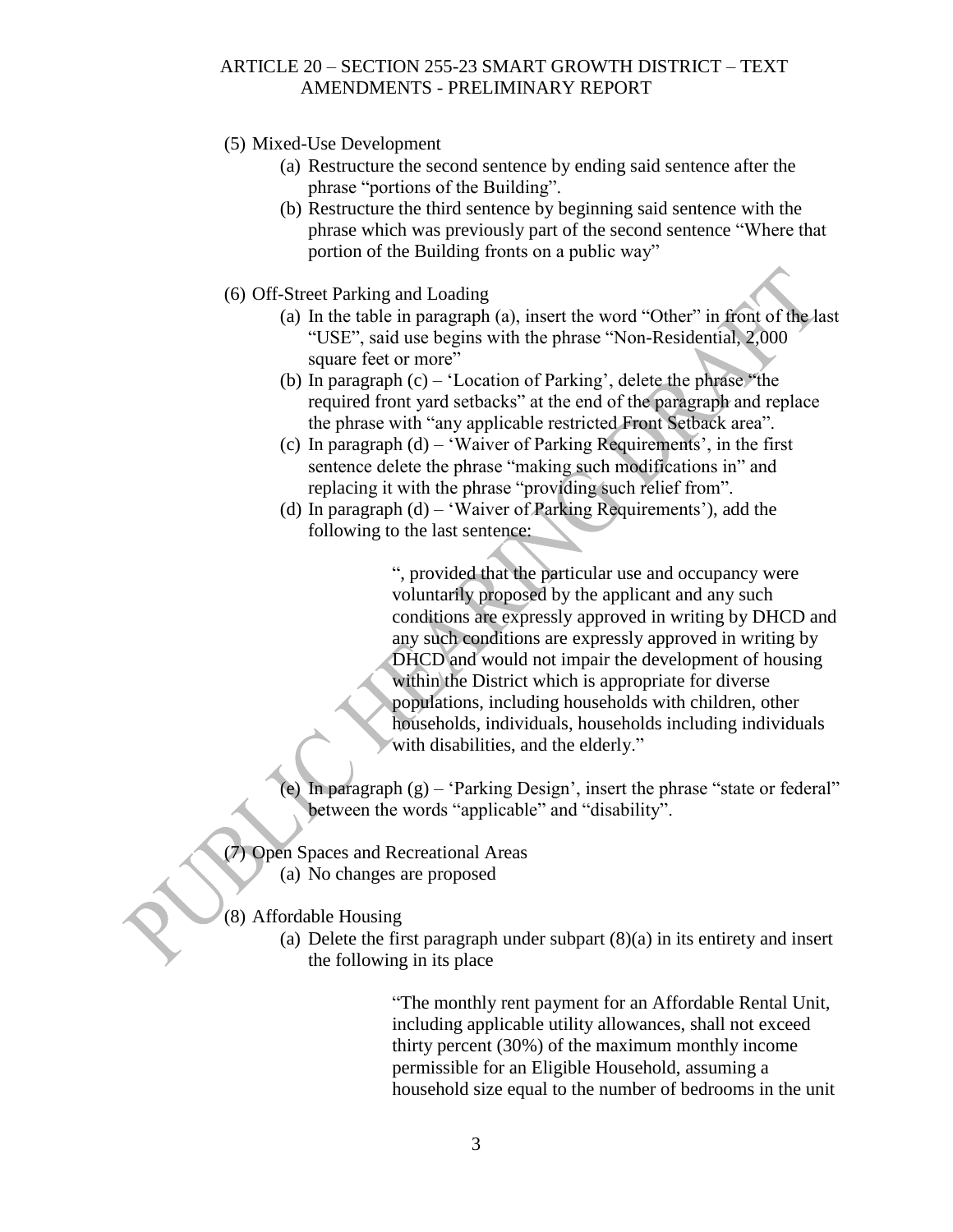plus one, unless another methodology for determining the target household size has been approved by DHCD."

- (b) In the second paragraph under subpart (8)(a) insert the phrase "and parking" between the words "insurance," and "shall".
- (c) In subpart  $8(e)$  'Unit Mix' delete the word "is" and insert "are a" in front of the last word "part".
- (d) In the first sentence of the first paragraph under subpart  $8(f)$  Affordable Housing Restriction – insert the phrase "Initial unit designations" after "overall quantity".
- (e) In the second sentence of the first paragraph under subpart 8(f) Affordable Housing Restrictions - insert the word "Project" after the phrase "a rental Development".
- (f) Delete the last four words of the first paragraph under subpart  $8(f)$  Affordable Housing Restrictions - "without specific unit identification" and insert the following

"Project with the designated Affordable Rental Units initially identified in the corresponding Affirmative Fair Housing Marketing Plan (AFHMP) and able to float on a limited basis, as necessary, subject to specific approval by DHCD in accordance with the AFHMP and DHCD's AFHMP guidelines".

- (g) In the second paragraph under subpart  $8(f)$  Affordable Housing Restrictions – insert the phrase ", as further specified in the PAA's Plan Approval decision," after the phrase "allowed by law".
- (h) In the second sentence of the fourth paragraph under subpart  $8(f)$  Affordable Housing Restrictions – insert the phrase "for the corresponding Project or phase(s) therein," following the phrase "pursuant to 40R"
- (i) In the tenth paragraph under subpart  $8(f)$  Affordable Housing Restrictions – delete the last word "affordability" and insert the following

"compliance with the Affordable Housing Restriction and AFHMP."

(i) In the twelfth paragraph under subpart  $8(f)$  – Affordable Housing Restrictions – delete the last word "affordability" and insert the following

> "compliance with the Affordable Housing Restriction and AFHMP."

(k) In the first paragraph under subpart (8)(h) insert the phrase "under this Section 255-23 and the Enabling Laws." at the end of the paragraph.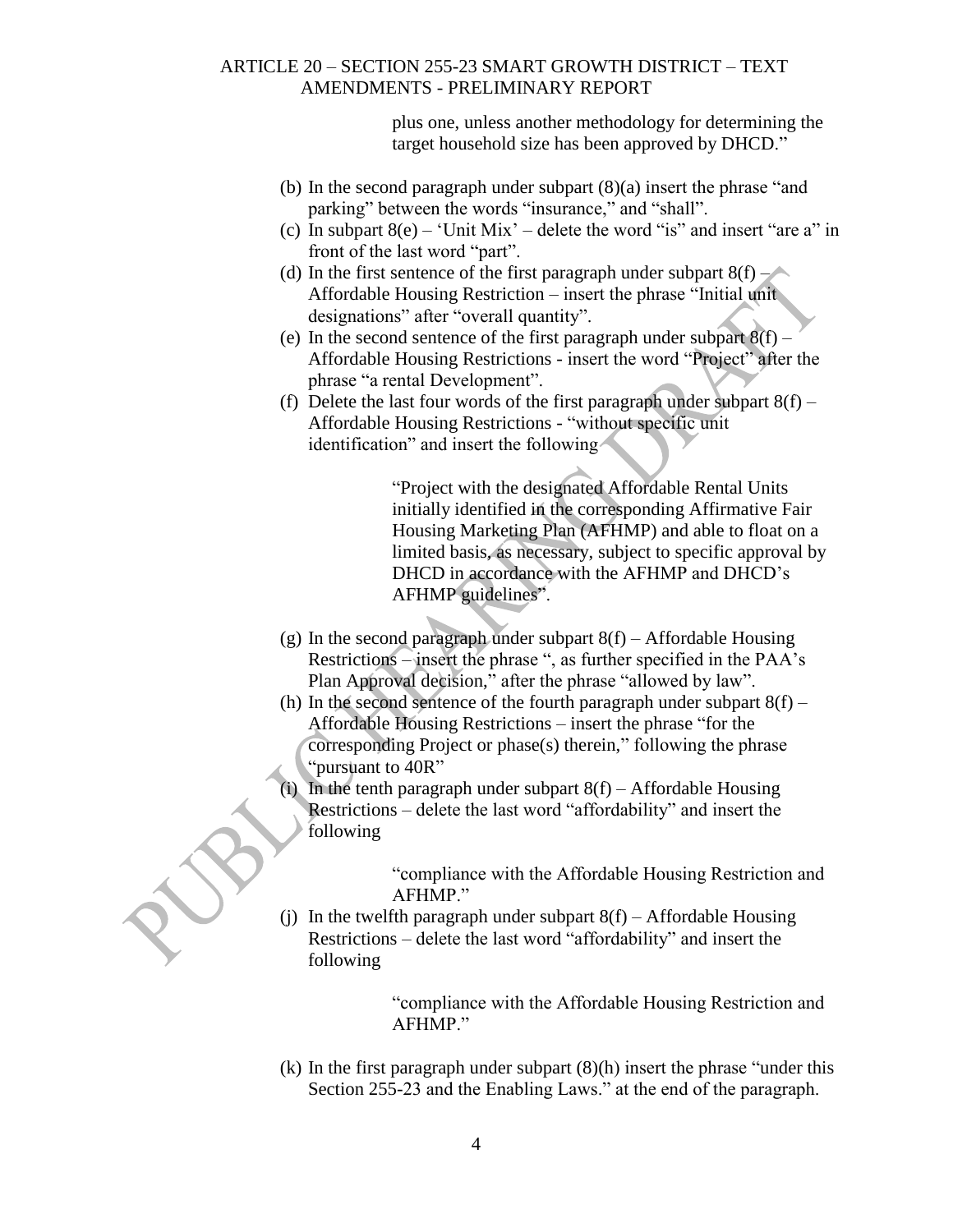- (9) Plan Approval Procedures
	- (a) In the second paragraph under subpart  $9(b)$  Application Procedures Submittal - delete the sentence beginning with the phrase "Massing perspective sketches" and ending with "its context" and replace said sentence with the following

"Massing perspective sketches or renderings illustrating the key elements of the proposed development Project within its context."

(b) Delete the paragraph under subpart 9(b) – Application Procedures – regarding "Circulation to Other Boards" in its entirety and insert the following in its place:

> "In accordance with the Administrative Regulations, the Planning Board shall provide a copy of the application materials to all relevant municipal Boards, Departments, Commissions and Officials as determined by the Planning Board and to the Monitoring Agent. Subject to the requirements under 9(b)[4] below, these entities shall provide any written comments within 60 days of the filing plan and application with the Town Clerk."

- (c) In subpart 9(b) Application Procedures regarding "Criteria for Plan Approval", insert the phrase "255-23" between the words "Section and "applicable".
- (d) In subpart 9(b) Application Procedures regarding "Criteria for Plan Approval", add the following to the end of the second criteria

", and shall also include written confirmation by the Monitoring Agent that all Affordable Housing requirements have been satisfied."

(e) In subpart 9(b) – Application Procedures – regarding "Criteria for Plan Denial", insert the phrase "255-23" between the words "Section and "applicable".

#### (10) Waivers

- (a) In the second sentence (beginning with "Notwithstanding"), insert the phrase "Section (255-23) or the" before the phrase "Zoning Bylaw".
- (b) In the second sentence (beginning with "Notwithstanding"), insert the phrase "of South Hadley" after the phrase "Zoning Bylaw".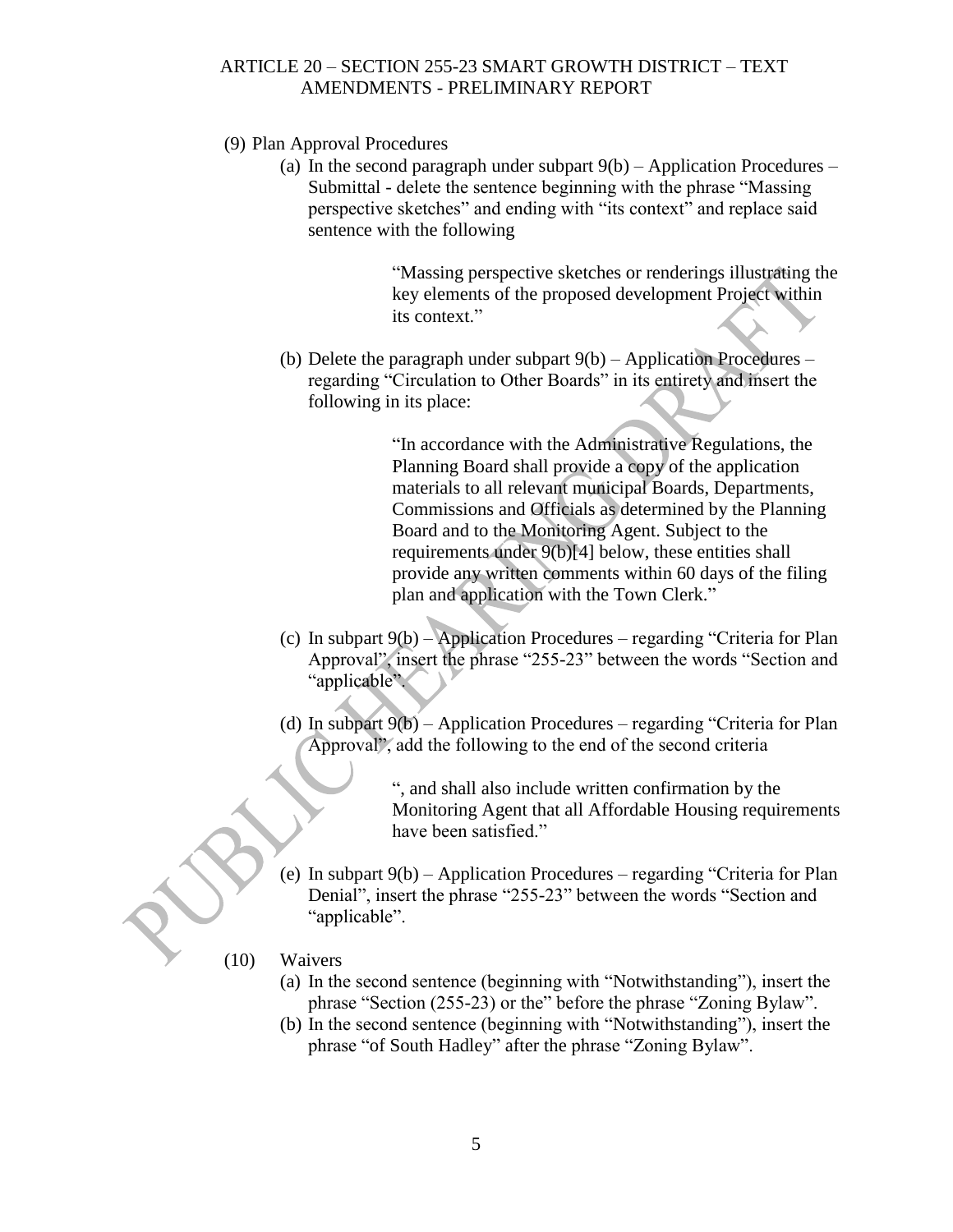- (c) In the second sentence (beginning with "Notwithstanding"), delete the word "of" and insert the phrase "that comprise" before "Section A(8)"; and insert "255-23" in front of " $A(8)$ "
- (d) In the second sentence (beginning with "Notwithstanding"), add the phrase "without the express written approval of DHCD" following the phrase "shall not be waived".
- (11) Plan Changes After Approval by Planning Board
	- (a) In the first paragraph, delete the word "affordability" and insert the phrase "Affordable Housing" between the words "or" and "features" at the end of the first sentence.
- (12) Fair Housing Requirement (a) No changes are proposed
- (13) Project Phasing
	- (a) In the last sentence, delete the word "district" before the phrase "as a whole" and insert the word "Project" in its place.
	- (b) In the last sentence, add the phrase "under Section 255-23A(8)(b) after the phrase "as a whole".
- (14) Decisions
	- (a) No changes are proposed
- (15) Date of Effect
	- (a) In the first sentence, insert "SGZD" following the fifth word.
	- (b) Insert "Section 255-23" following "Bylaw" wherever it exists in this section.
	- (c) Insert "as amended May 9, 2018" in front of the phrase "shall be the date on which"
- (16) Severability
	- (a) No changes are proposed
- (17) Design Standards
	- (a) Delete the last 8 words of the first sentence "subject to Plan Approval by the Planning Board"

**3. Amend Section 255-23 Smart Growth Zoning Districts; Subpart "B" B. Establishment and Delineation of Smart Growth Zoning Districts; Subsection (1) South Hadley Smart Growth Zoning District as detailed below (an annotated version of Subpart B is at the end of this report)::**

> (1) In paragraph  $(b)[1]$  entitled "Allowed Uses", make the following changes: (a) Delete the word "article" wherever it exists and insert in its place the phrase "Section 255-23.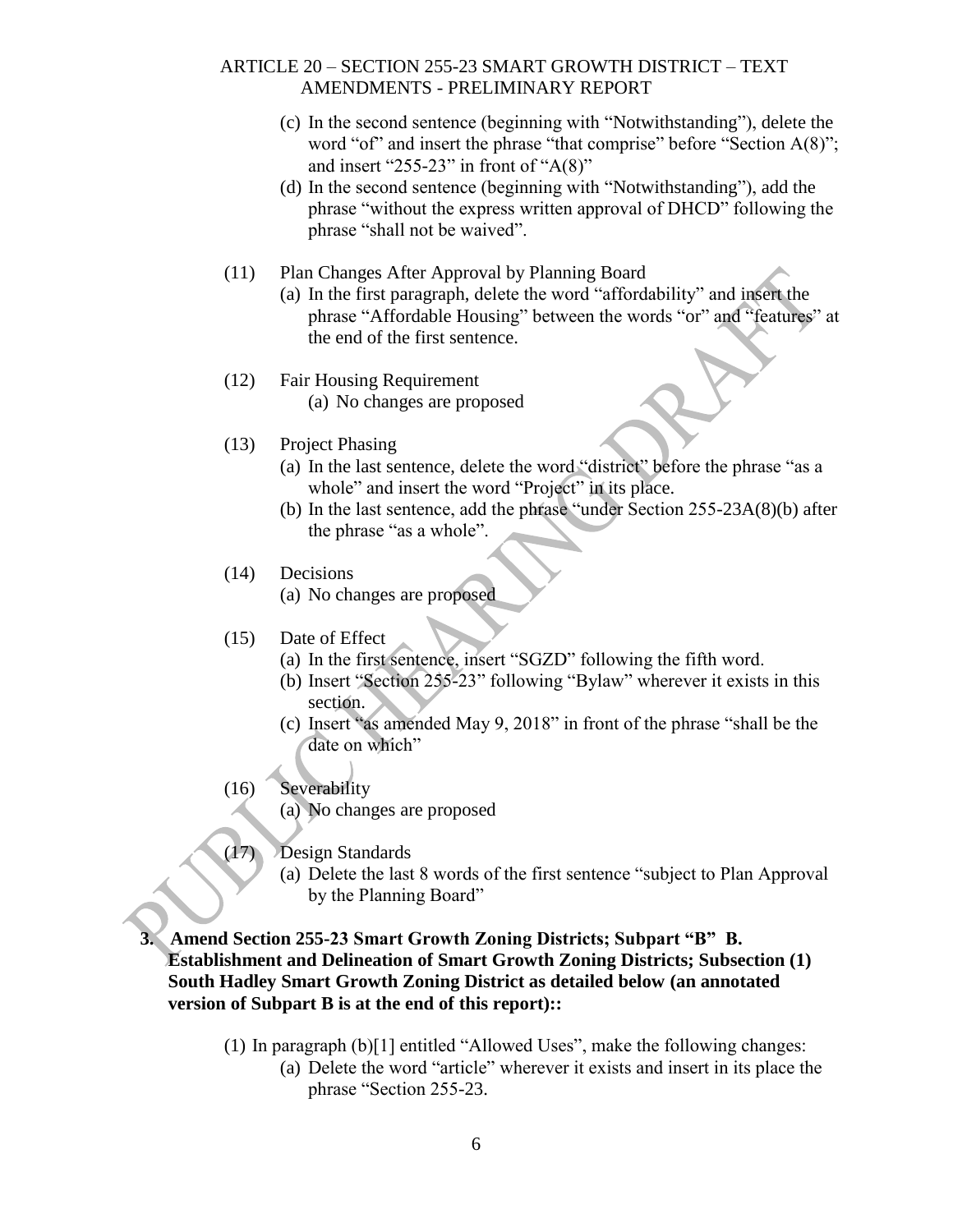- (b) Delete uses "[b] through [f] and insert in its place, the use "Mixed-Use Development Project" with the following uses listed as being allowed as part of a "Mixed-Use Development Project" (some of the uses being noted as only being allowed as part of a Mixed-Use Development Project):
	- [b-1] Multi-Family Dwelling
	- [b-2] Single-Family, Two-Family and Three-Family Dwelling\*
	- [b-3] Office  $*$
	- [b-4] Retail \*
	- [b-5] Restaurant (excludes drive-through windows)
	- [b-6] Institutional  $*$
	- [b-7] Consumer Service \*
- $(c)$  (c) Retain the note that exists regarding the "asterisk"
- (2) In paragraph (b)[3] entitled "Age Restricted Housing Units", insert "255-23" following the word "Section".:

**EXISTING PROVISIONS:** The proposed amendments seek to make non-substantive revisions to Section 255-23 Subsections (A) and (B) as approved at the January 2018 Special Town Meeting. An annotated version of the existing provisions of Section 255-23, Subsections (A) and (B) is provided on pages 9-31. Letters and words proposed to be deleted are identified with "strike through markings" while letters and words proposed to be inserted are identified as "*italicized, underlined*".

**OBJECTIVE:** The objective of this article is to maintain the simplification of the provisions for Smart Growth Districts in the event that more than one district is created while incorporating edits which the DHCD have identified should be made in the reorganized Section.

**SUMMARY:** This article makes changes in Section 255-23 as identified by the DHCD staff in their review of the Town's proposed reorganization of the Smart Growth Zoning District provisions. Generally, the changes are of an editorial nature and do not substantively change the provisions which were previously approved by Town Meeting.

**BACKGROUND:** The Town will consider creating another Smart Growth District as a means to help implement our Housing Production Plan and support objectives of the 2010 Master Plan. This amendment will satisfy the State's requirements and enable the Town's consideration of any such Smart Growth District much less confusing by eliminating duplicative provisions.

**RELATIONSHIP TO MASTER PLAN:** There is not a clear relationship to the Master Plan, adopted in 2010. The Master Plan promotes sustainable development and mixed-use development as means for revitalization of commercial core areas. Smart Growth Districts are a means of achieving this objective as well as implementing the Housing Production Plan. However, this amendment focuses on streamlining the Smart Growth District Zoning Bylaw provisions. As such, it is more closely aligned with the objective of a more updated regulatory structure which is an objective within the Master Plan. Therefore, it would appear that this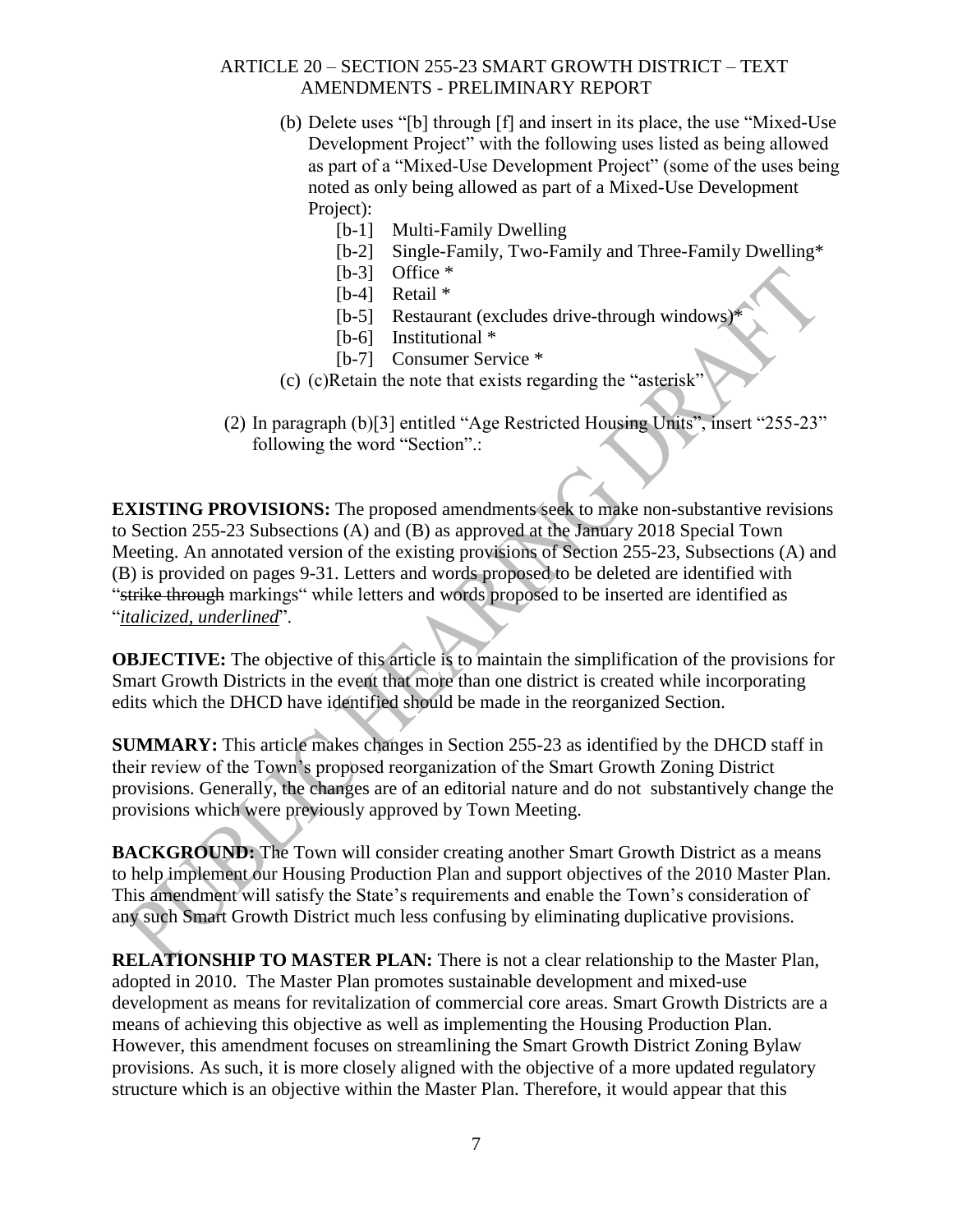amendment is consistent with the Master Plan in that it seeks to streamline or update the regulatory structure associated with the Smart Growth Zoning District provisions.

**PUBLIC HEARING:** The Planning Board will hold a public hearing on Monday April 30, 2018. This Report will be updated following the public hearing.

**RECOMMENDATION:** The Planning Board, at their April 30, 2018 meeting, is scheduled to take a vote on making a recommendation on this Article. This Report will be updated regarding the Planning Board recommendation following the April 30th meeting.

# **ANNOTATED VERSION OF EXISTING SECTION 255-23 A AND 255-23 B**

Provided on pages 9 through 31 as follows.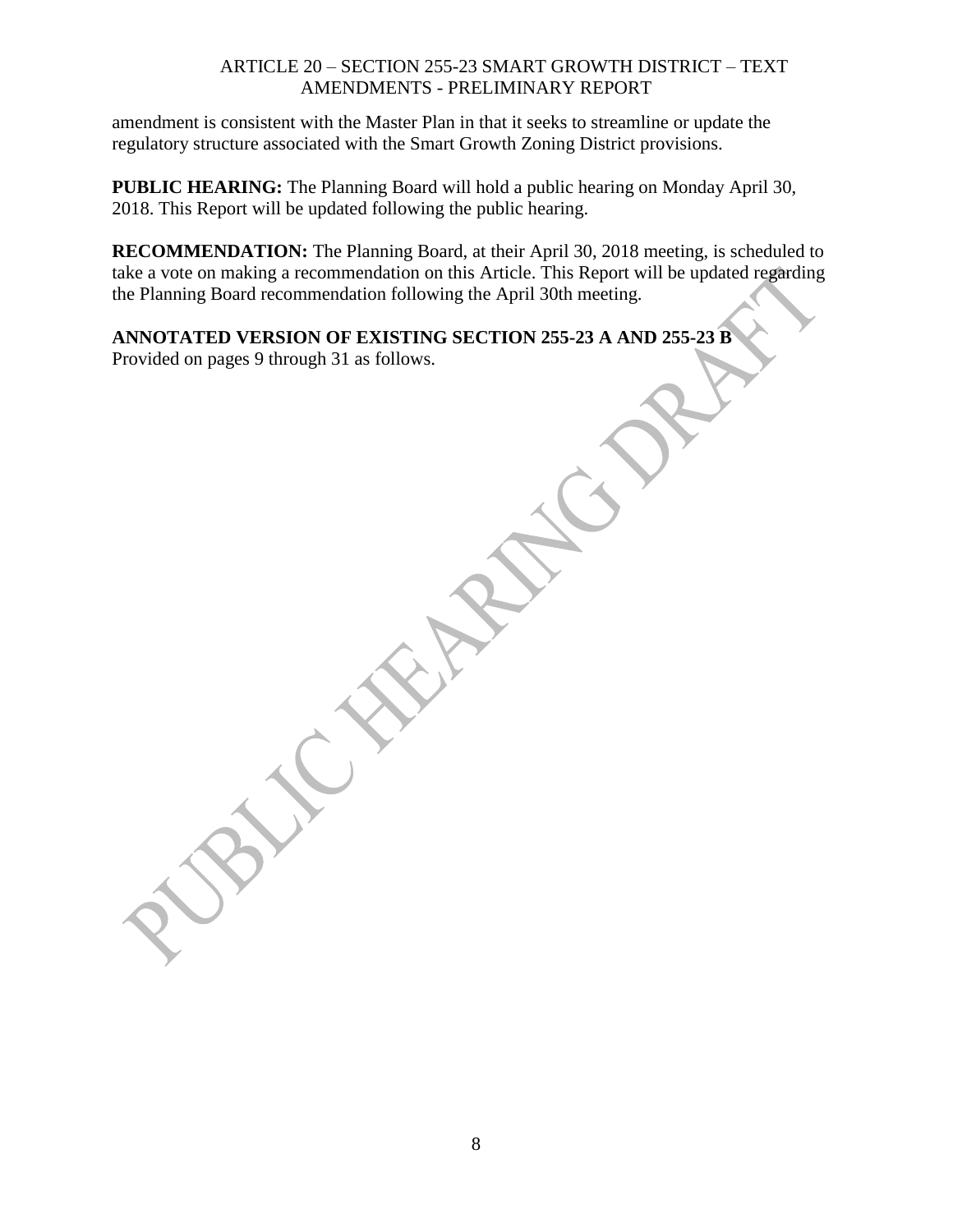#### **255-23 Smart Growth Zoning Districts (SGZD)**

#### **A. General Regulations that apply to all Smart Growth Zoning Districts**

**(1) Purposes -** The purposes of the Smart Growth Zoning Districts are:

- (a) To provide an opportunity for residential development and to especially encourage mixed-use development, including both new construction and renovation of existing buildings, within a distinctive, attractive and livable environment that supports the commercial revitalization of South Hadley.
- (b) To promote continuing development and redevelopment in South Hadley that is pedestrian friendly and consistent with South Hadley history and architecture.
- (c) To ensure high quality site planning, architecture and landscape design that enhances the distinct visual character and identity of South Hadley and provides an environment with safety, convenience and amenity.
- (d) To provide for a diversified housing stock at a variety of costs within walking distance of services and public transportation, including affordable housing and other housing types that meet the needs of the Town's population.
- (e) To generate positive tax revenue for the Town, and to benefit from the financial incentives provided by Massachusetts General Law Chapter 40R, while providing the opportunity for new business growth and additional local iobs.
- (f) To encourage preservation and rehabilitation of historic structures and buildings.
- (g) To promote efficient use of land and existing parking supply and limit *the* expansion *of surface parking* within the district by encouraging shared parking.
- (h) To encourage adoption of energy efficient building practices and sustainable construction methods.
- (i) To ensure compliance with the Massachusetts Department of Environmental Protection stormwater management policies and practices.
- (2) **Definitions -** For purposes of this Section 255-23, the following definitions shall apply. All capitalized terms shall be defined in accordance with the definitions established under the Enabling Laws or Article III, or as set forth in the PAA Regulations. *Where, for readability or other reasons, the terms defined in Article III, the PAA Regulations or the Enabling Laws, appear without capitalization, such use shall nevertheless be presumed to have the same meaning as defined in Article III, the PAA Regulations or the Enabling Laws, as applicable, unless it is obvious from the context that the common law definition applies. Common law definitions shall apply to all other terms not defined in Article III, the PAA Regulations or the Enabling Laws.* To the extent that there is any conflict between the definitions set forth in Article III or the PAA Regulations and the Enabling Laws, the terms of the Enabling Laws shall govern.

Accessory - A structure, building or use which: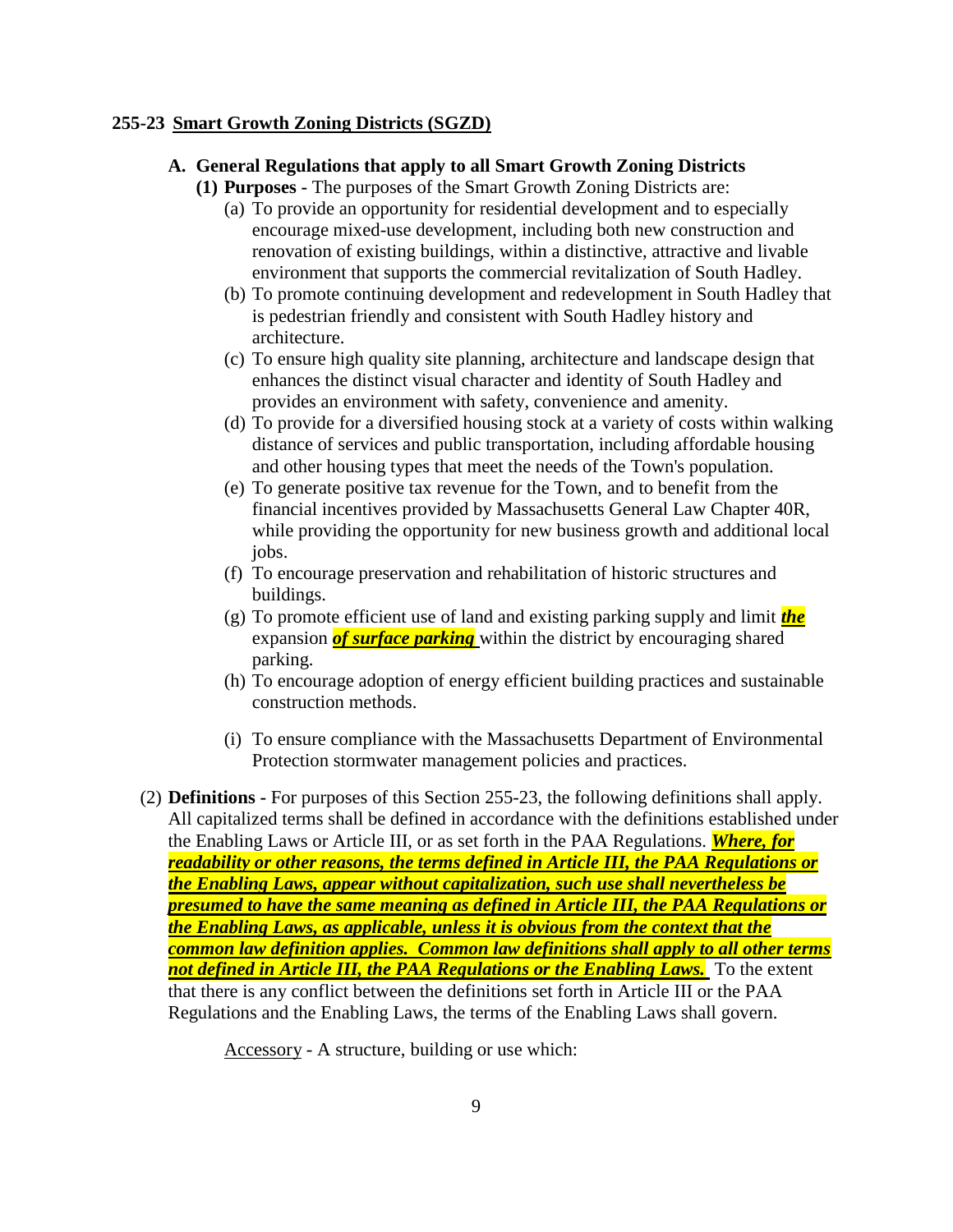- (a) is subordinate in function to and serves a principal building or principal use;
- (b) is subordinate in area or extent to the principal building or principal use served;
- (c) contributes to the comfort, convenience, or necessity of occupants or the principal building or use; and
- (d) is located on the same lot as the principal building or use.

Administering/Monitoring Agent – An entity designated by the South Hadley Board of Selectmen, which may be the South Hadley Housing Authority or other qualified housing entity, with the power to monitor and to enforce compliance with the provisions of this section related to Affordable Units, including but not limited to computation of rental and sales prices; income eligibility of households applying for Affordable Units; administration of an approved housing marketing and resident selection plan; and recording and enforcement of an Affordable Housing Restriction for each Affordable Unit in the SGZD (See Section A(8))

Administrative Regulations *or PAA Regulations* – Administrative rules and provisions relative to Plan Approval that are adopted by the Planning Board pursuant to 40R and in its capacity as the 40R Plan Approval Authority under Section A(8). Such rules and regulations *Project application form(s), any other application requirements* and any subsequent amendments *thereof* must be approved by the Department of Housing and Community Development.

Affordable Homeownership Unit **-** A Dwelling Unit required to be sold to an Eligible Household per the requirements of this Section.

Affordable Housing – Housing that is affordable to and occupied by Eligible Households.

Affordable Housing Restriction **-** A deed restriction of an Affordable Unit meeting statutory requirements in Massachusetts General Law Chapter 1A(8)4 Section 31 and the requirements of Section A(8) of this Article.

Affordable Rental Unit **-** A Dwelling Unit required to be rented to an Eligible Household per the requirements of Section A(8).

Affordable Unit **-** The collective reference to Affordable Homeownership Units and Affordable Rental Units.

Allowed Use – A Principal, Accessory or other permitted Use listed under Section 255-23(B.). A Use that is not prohibited under Section 255-23(B.).

Annual Update **-** A list of all approved and currently proposed Smart Growth Districts within the Town of South Hadley and other associated information, to be filed on or before July  $31<sup>st</sup>$  of each year with the Massachusetts Department of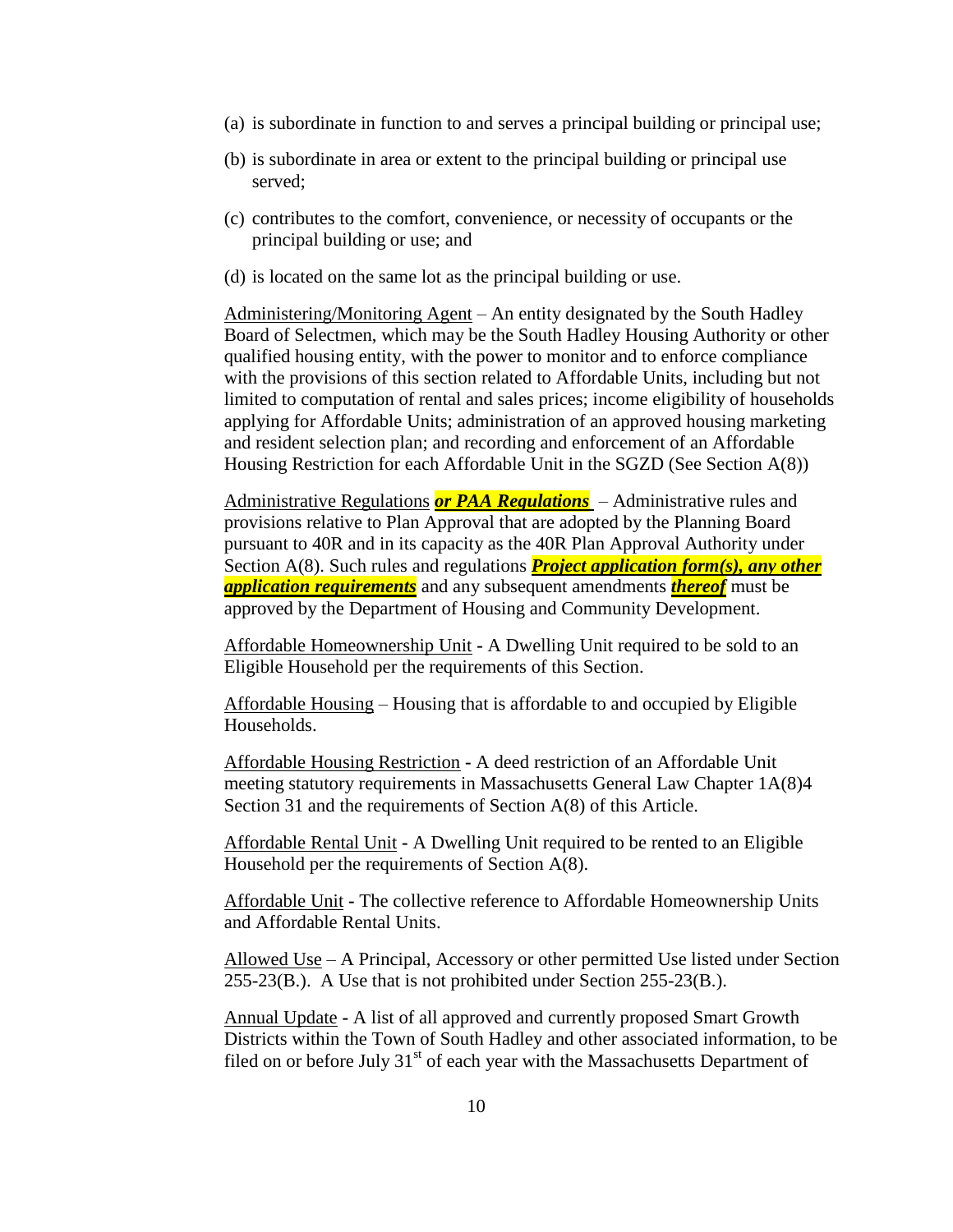Housing and Community Development pursuant to Massachusetts General Law Chapter 40R and applicable regulations (760 CMR 59.07(1)).

Applicant **-** A landowner or other petitioner who files a plan for a Development Project subject to the provisions of this Section.

Area-wide Median Income **-** The median income, adjusted for household size, as reported by the most recent information from, or calculated from regulations promulgated by, the United States Department of Housing and Urban Development (HUD).

As-Of-Right or As-Of-Right Development **-** A use or Development Project allowable under this Section without recourse to a special permit, variance, zoning amendment, or other form of zoning relief. A Development Project that is subject to the Plan Review requirement of this Section shall be considered an As-Of-Right Development.

Building - A combination of any materials, whether portable or fixed, having a roof, to form a structure for the shelter of persons, animals or property. For the purpose of this definition "roof" shall include awning or any similar covering, whether or not permanent in nature. The word "building" shall be construed, where the context requires, as though followed by the words "or part or parts thereof."

Business - The transacting or carrying on of a trade or commercial enterprise with a view to profit or for livelihood.

Commercial - Any use classified under the category "Business Uses" in Section B.

Condominium - A system of ownership of real estate, including commercial, industrial, and attached and detached residential dwelling units, established pursuant to the Condominium Act of the Commonwealth of Massachusetts, Chapter 1A(8)3A of the Massachusetts General Laws, in which the apartments or dwelling units are individually owned and the land and common areas are owned in common. A condominium is not a use or a building type; rather it is a form of ownership that can apply to any use or building type.

Consumer Services **-** A barber shop, dry cleaning or laundry establishment, photographer's shop or studio or similar business where service is provided directly on the premises.

Density - The number of dwelling units per acre of land.

Department or DHCD – the Massachusetts Department of Housing and Community Development.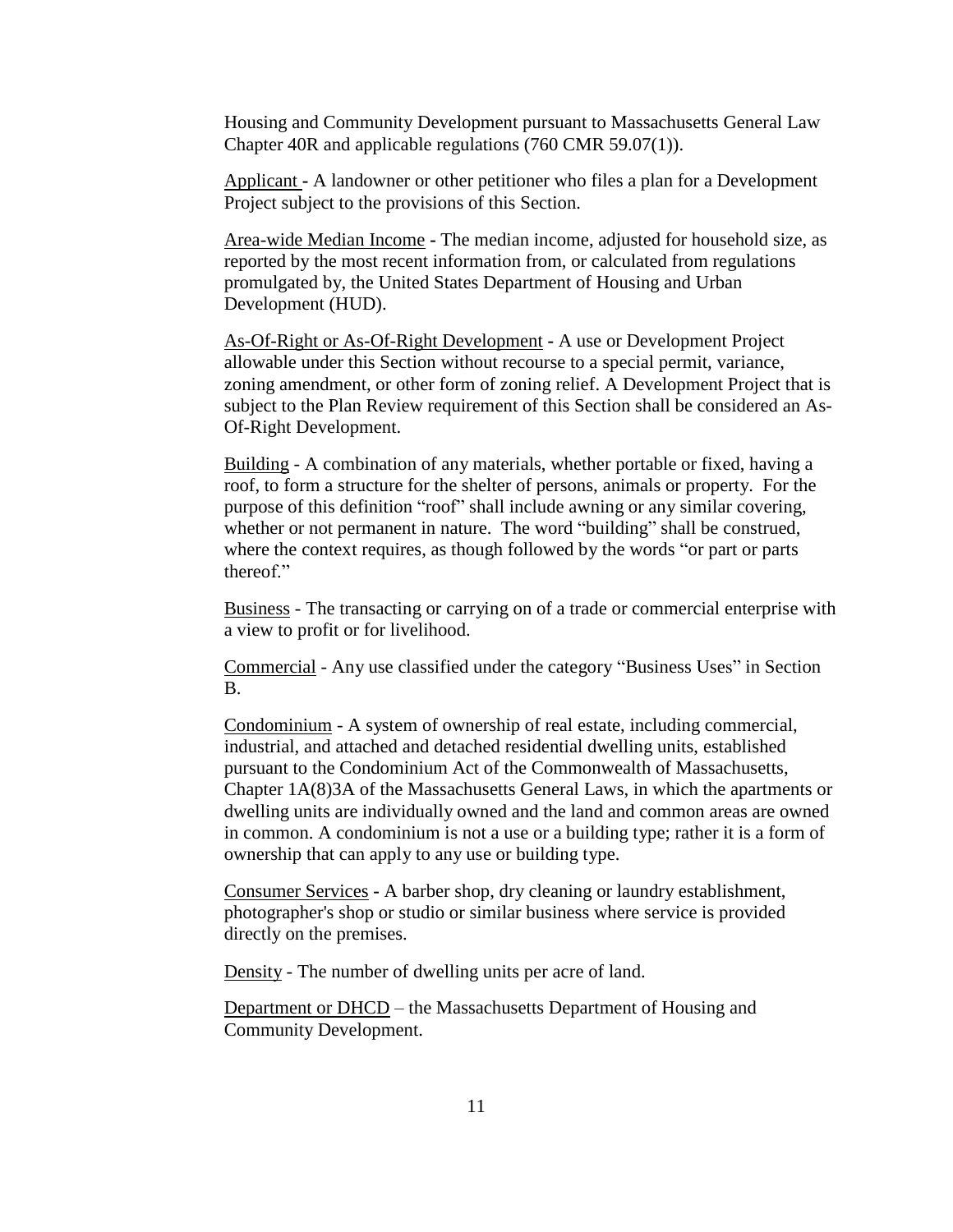Design Standards **–** Provisions adopted in accordance with Section B., that shall be applicable to all Development Projects within the *SGZD* that are subject to Plan Review by the Planning Board.

Development Project Or Project **-** A residential or mixed use development undertaken under this Section. A Development Project shall be identified as such on the Plan which is submitted to the Planning Board for Plan Review.

Dwelling - A building occupied exclusively as a residence for one or more families.

Dwelling - Single-Family - A detached dwelling containing one dwelling unit.

Dwelling - Two-Family - A dwelling containing two dwelling units.

Dwelling - Three-Family - A dwelling containing three dwelling units.

Dwelling - Multi-Family - A dwelling containing four or more dwelling units.

Dwelling Unit - A room or group of rooms designed and equipped exclusively for use as living quarters for only one family, including provisions for living, sleeping, cooking, and eating. The term shall include mobile homes but shall not include house trailers or recreational vehicles.

Eligible Household **-** An individual or household whose annual income is below eighty percent  $(A(8)0\%)$  of the areawide median income as determined by the United States Department of Housing and Urban Development (HUD), adjusted for household size, with income computed using HUD's rules for attribution of income to assets.

Enabling Laws – M.G.L. Chapter 40R and 760 CMR 59.00

Family - One or more persons occupying a dwelling unit and living as a single housekeeping unit. For purposes of this Section 255-23:

- (a) a family shall not exceed four (4) persons not related by blood or marriage, or
- (b) notwithstanding the above, a family shall be deemed to include a Group Residence, Limited, further defined as a premises licensed, regulated, or operated by the Commonwealth of Massachusetts or operated by a vendor under contract with the Commonwealth for the residential living, care, or supervision in any single dwelling unit of five or more mentally ill or mentally retarded persons or persons with disabilities.

Floor Area - The sum of the areas of habitable or commercially usable space on all floors of a structure, including the interior floor area of all rooms (including bathrooms and kitchens), closets, pantries, hallways that are part of a dwelling unit or inside a commercial building, including habitable finished basements but excluding cellars or unfinished basements.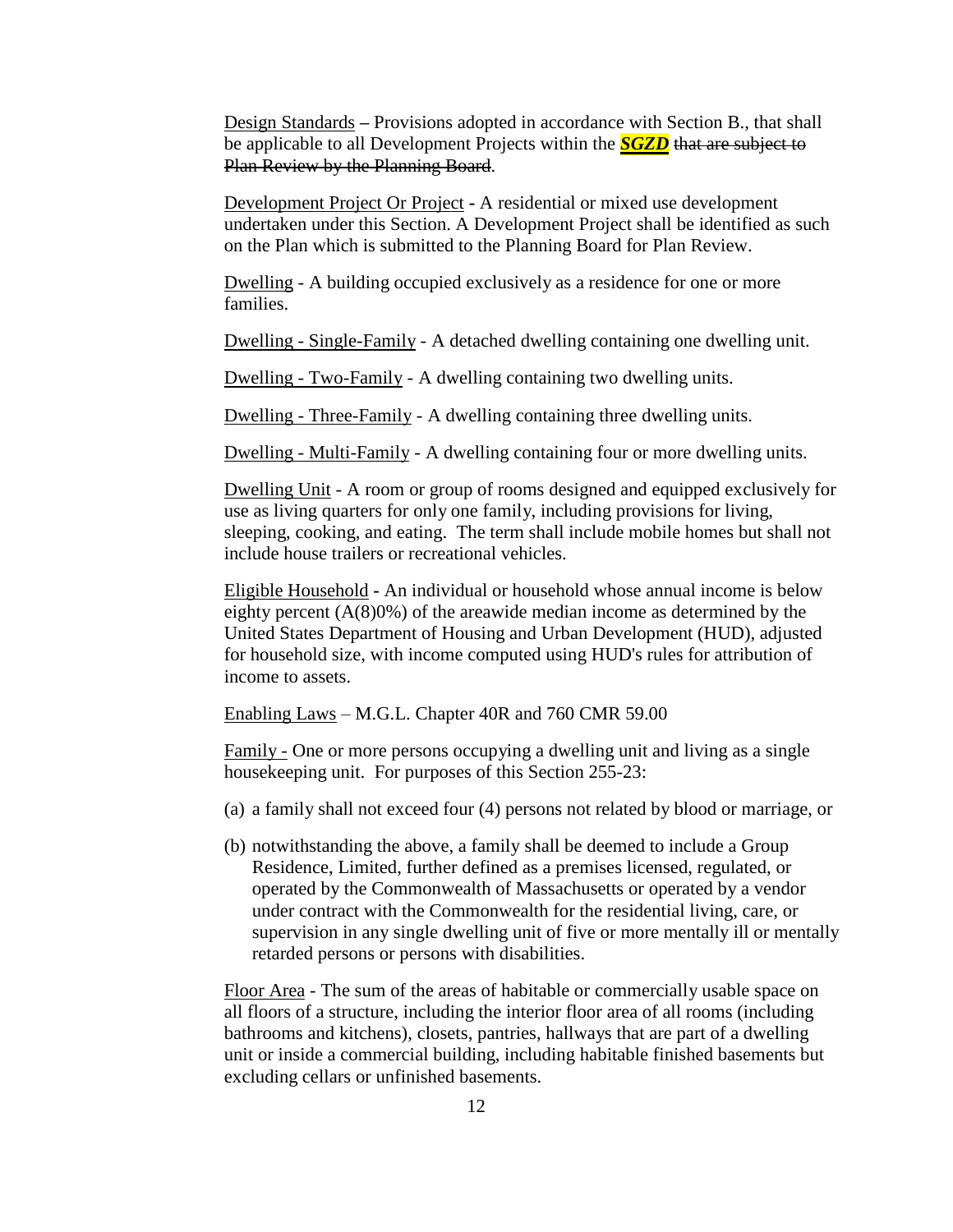Frontage - The length of a front lot line adjacent to a street, provided however that the minimum frontage required by this By-Law shall be satisfied by a continuous, uninterrupted segment of such frontage.

Height - The vertical distance between the highest point of the roof of a building and the average finished grade of land on which the building is located. For purposes of this Section 255-23, the term "height" shall not apply to chimneys, steeples, flag or radio poles, antennas, aerators, required bulkheads, elevator penthouses, or other equipment appurtenances necessitated by the permitted use to which a building is put. In addition, the term, "height" shall not apply to solar energy collectors and equipment used for the mounting or operation of such collectors, provided however that such collectors or equipment shall not impair solar access of other building or other solar installations.

Institutional Use **-** A non-profit or quasi-public use or institution, such as a church, library, public or private school, municipally owned or operated building, structure or land, used for public purpose.

Loading Space - Off-street space logically and conveniently located for bulk pickups and deliveries by truck, scaled to delivery vehicles expected to be used, and accessible to such vehicles when required off-street parking spaces are filled. Required off-street loading space is not to be included as off-street parking space in computation of required off-street parking space.

Lot - A parcel of land which is or may be occupied by a principal building and its accessory buildings, together with such open yard areas as are required under the provisions of this Section 255-23. To be used for building purposes, such lot must have frontage on a street as defined below, excepting only a preexisting lot exempted by the provisions of Section 6 of Chapter 40A of the Mass. General Laws. A lot line is a boundary of a lot.

Master Plan - The South Hadley Master Plan adopted by the South Hadley Planning Board as amended.

Mixed-Use Development Project **-** A Development Project containing a mix of residential uses and non-residential uses as specified in Section 255-23(5) and subject to all provisions of this Section 255-23.

Non-Residential Use **-** Office, Retail, Restaurant, Service or Institutional Use, inclusive, or some combination of the same.

Office - A workplace used for the transaction of business or non-profit functions, excluding as principal uses manufacturing, retail construction, and warehousing and including but not limited to professional offices and offices that support or manage on-site or off-site manufacturing, retailing, construction, and warehousing, as well as research laboratories and other facilities in which research activities are conducted. An office that is operated as part of another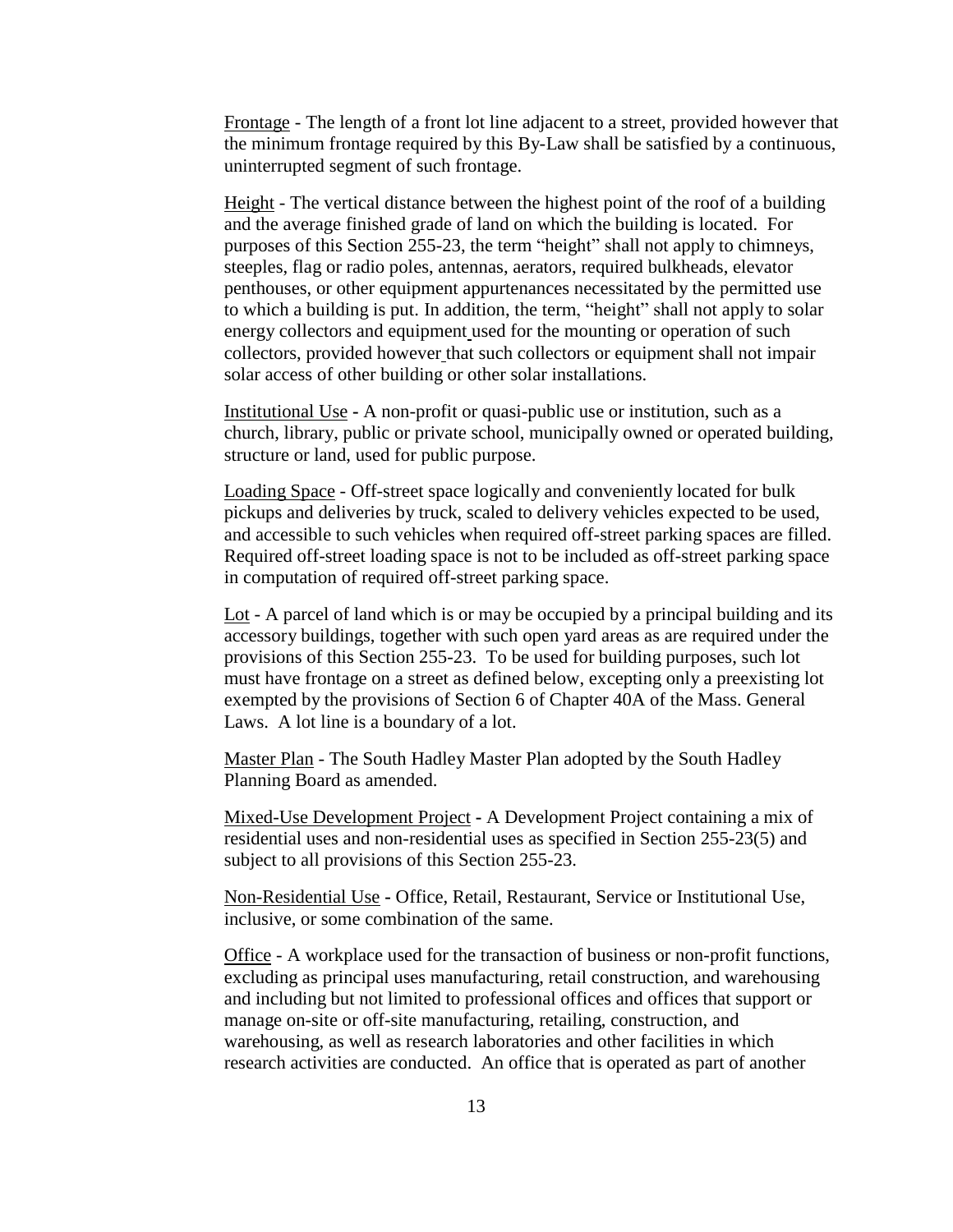primary use on the use table shall be considered accessory to that primary use and not a separate use.

Parking (Off-Street) - *For purposes of this Section 255-23(6)*, an off-street parking space shall consist of an area for parking an automobile with room for opening doors on both sides, together with properly related access to a street and sufficient maneuvering room, but shall be located totally outside of any street or alley right-of-way.

Plan **-** A plan depicting a proposed Development Project for all or a portion of the SGZD and which is submitted to the Planning Board for its review and approval in accordance with the provisions of this Section *255-23*.

Plan Approval **-** The Planning Board's authorization, acting as the Plan Approval Authority (PAA) per the Enabling Laws, for a proposed Development Project based on a finding of compliance with this Section and Design Standards after the conduct of a Plan Review.

Plan Approval Authority (PAA) - The South Hadley Planning Board authorized under Article XI to conduct the Plan Approval process for purposes of reviewing Project applications and issuing Plan Approval decisions within the SGZD.

Plan Review **-** The review procedure established by this Article and administered by the Town of South Hadley Planning Board acting as PAA.

Principal Building - The primary use to which the premises are devoted, and the main purpose for which the premises exist.

*Principal Building – One or more buildings/structures serving the primary use to which the premises are devoted, and the main purpose for which the premises exist.*

Principal Use - The primary use to which the premises are devoted, and the main purpose for which the premises exist.

Project – A Residential Project or Mixed Use Development Project undertaken in accordance with the requirements of Section 255-23.

Residential Project – A Project that consists solely of residential, parking and accessory uses as defined in Section 255-23(B).

Residential Use **-** A building or part of a building containing Dwelling Units as defined herein above and parking that is accessory to the Dwelling Units.

Restaurant - A commercial establishment in which the primary activity consists of the preparation and serving of food for consumption on the premises or as takeout, including a bar or pub or other establishment that sells food and alcoholic beverages for on-premises consumption, excluding catering businesses and retail uses that sell prepared food.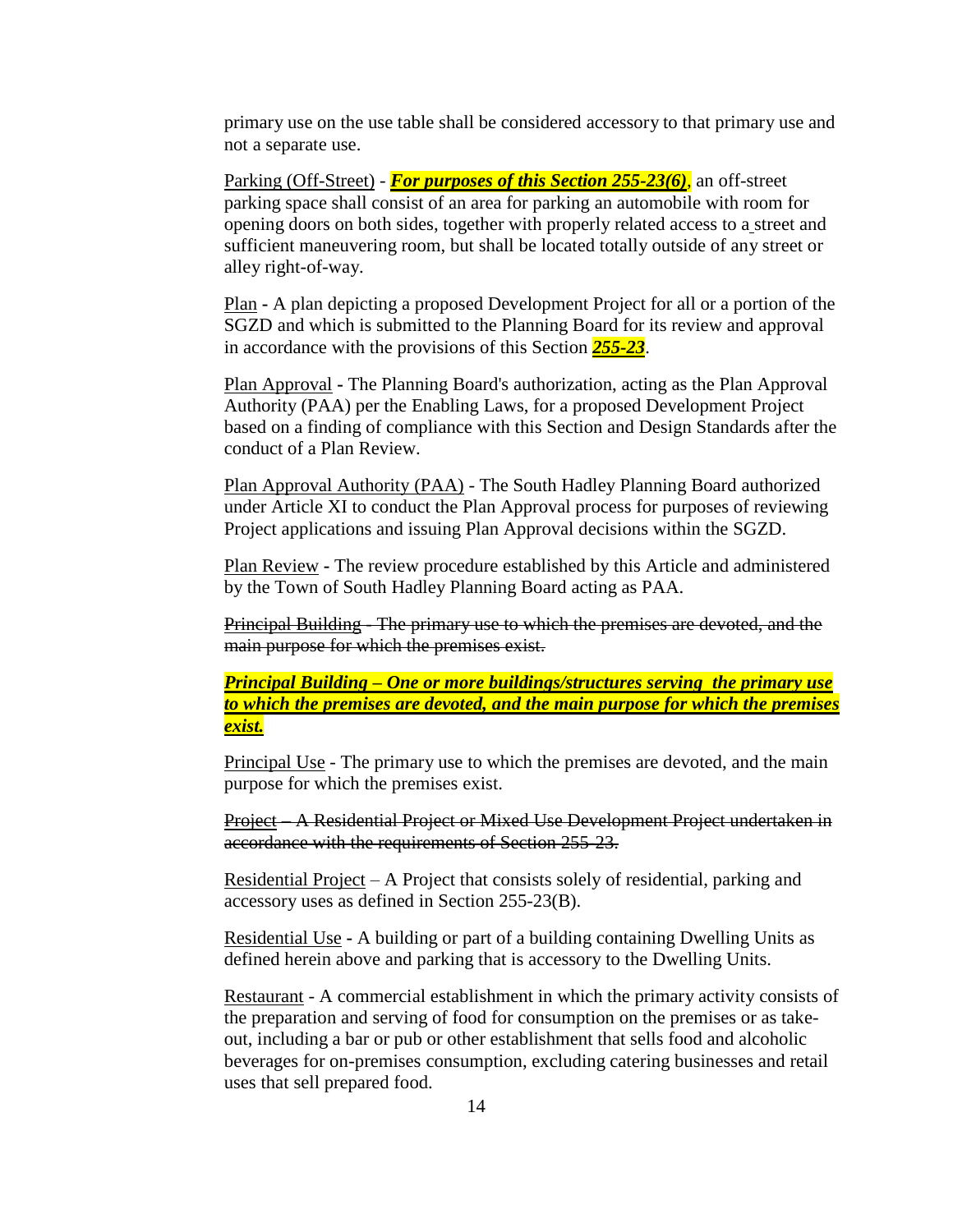Retail/Retail Sales - An establishment selling goods directly to the general public for personal and household consumption, including but not limited to an appliance store, bakery, delicatessen, drug store, florist, grocer, hardware store, liquor store, newsstand, shoe store, stationery store, convenience store, and variety store, excluding a restaurant.

School - A building devoted to the instruction or education in primary, secondary, high school, or post-high school grades.

Service - The performance of any act for the benefit of another with a view to profit or for a livelihood.

Setback - The minimum required unoccupied space or distance between lot line, and any part of a principal or accessory building nearest such lot line, such unoccupied space or area extending the entire distance across the lot. Front, side and rear setback lines are identified in accordance with the diagram below:



Smart Growth Zoning District (SGZD) **-** An Overlay Zoning District adopted pursuant to Massachusetts General Law Chapter 40R, in accordance with the procedures for zoning adoption and amendment as set forth in Massachusetts General Law Chapter 40A and approved by the Department of Housing and Community Development pursuant to Massachusetts General Law Chapter 40R and applicable regulations.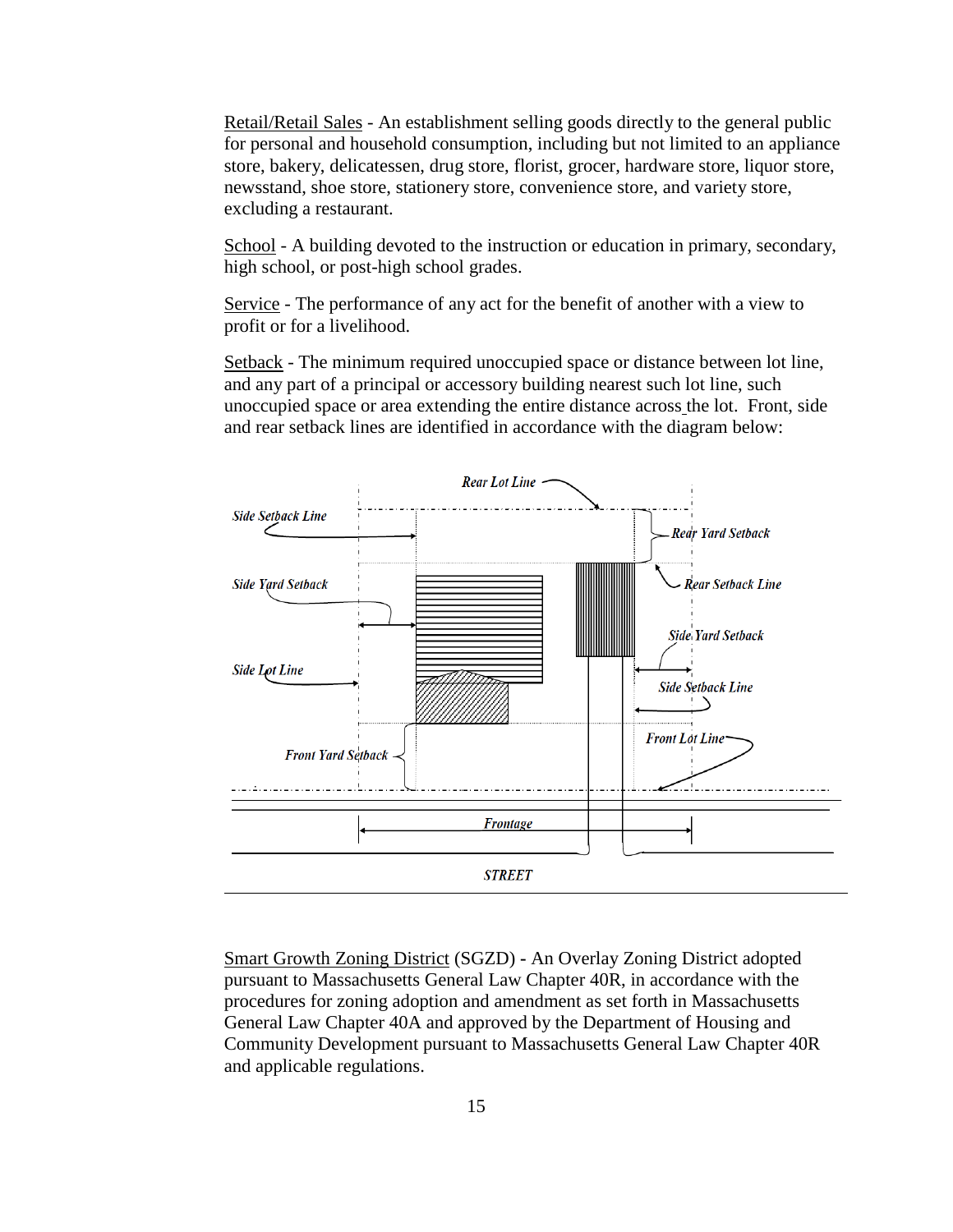Street - A way, whether public or private, set aside for the passage of persons, animals or vehicles, and which is:

- (a) a public way accepted by the Town or a way which the Town Clerk certifies is maintained and used as a public way; or
- (b) a way shown on a plan approved and endorsed by the Planning Board in accordance with Chapter 41 of the Mass. General Laws (Subdivision Control Law); or
- (c) a way in existence when said Subdivision Control Law became effective in South Hadley having, in the opinion of the Planning Board, sufficient width, suitable grades and adequate construction to provide for the needs of vehicular traffic in relation to the proposed use of the land abutting thereon or served thereby, and having sufficient and adequate municipal services to serve such land and the buildings erected or to be erected thereon.

Structure - A combination of materials assembled at a fixed location to give support or shelter, such as a building, framework, retaining wall, tent, reviewing stand, platform, bin, tower, fence, sign, pole, mast, or the like. The word "structure" shall be construed, where the context allows, as though followed by the words "or part or parts thereof."

Underlying Zoning **-** The zoning requirements adopted pursuant to Massachusetts General Law Chapter 40A that are otherwise applicable to the geographic area in which the SGZD is located, as said requirements may be amended from time to time.

Unrestricted Unit **-** A Dwelling Unit that is not restricted as to rent, price or eligibility of occupants.

Use - The purpose for which land or a building or structure is arranged, designed, intended or erected, or for which land or a building or structure is or may be occupied.

**(3) Scope and Authority -** The Smart Growth Zoning District is established pursuant to the Enabling Laws, and shall be deemed to overlay the parcels as shown on the Zoning Map of the Town of South Hadley, as amended. The Underlying Zoning shall remain in effect, and the Applicant shall have the option of applying for Plan Approval pursuant to the zoning controls set forth in this Article *Section 255-23* or complying with all applicable zoning controls set forth in the Zoning Bylaw of the Town of South Hadley for the underlying district(s) or for other overlay zoning that may be therein defined. Development Projects proceeding under this Article *Section 255-23*shall be governed solely by the provisions of this Article **Section 255-23** and shall be deemed exempt from the standards and/or procedures of the Underlying Zoning and other overlay provisions, including limitations upon the issuance of building permits for residential uses related to a rate of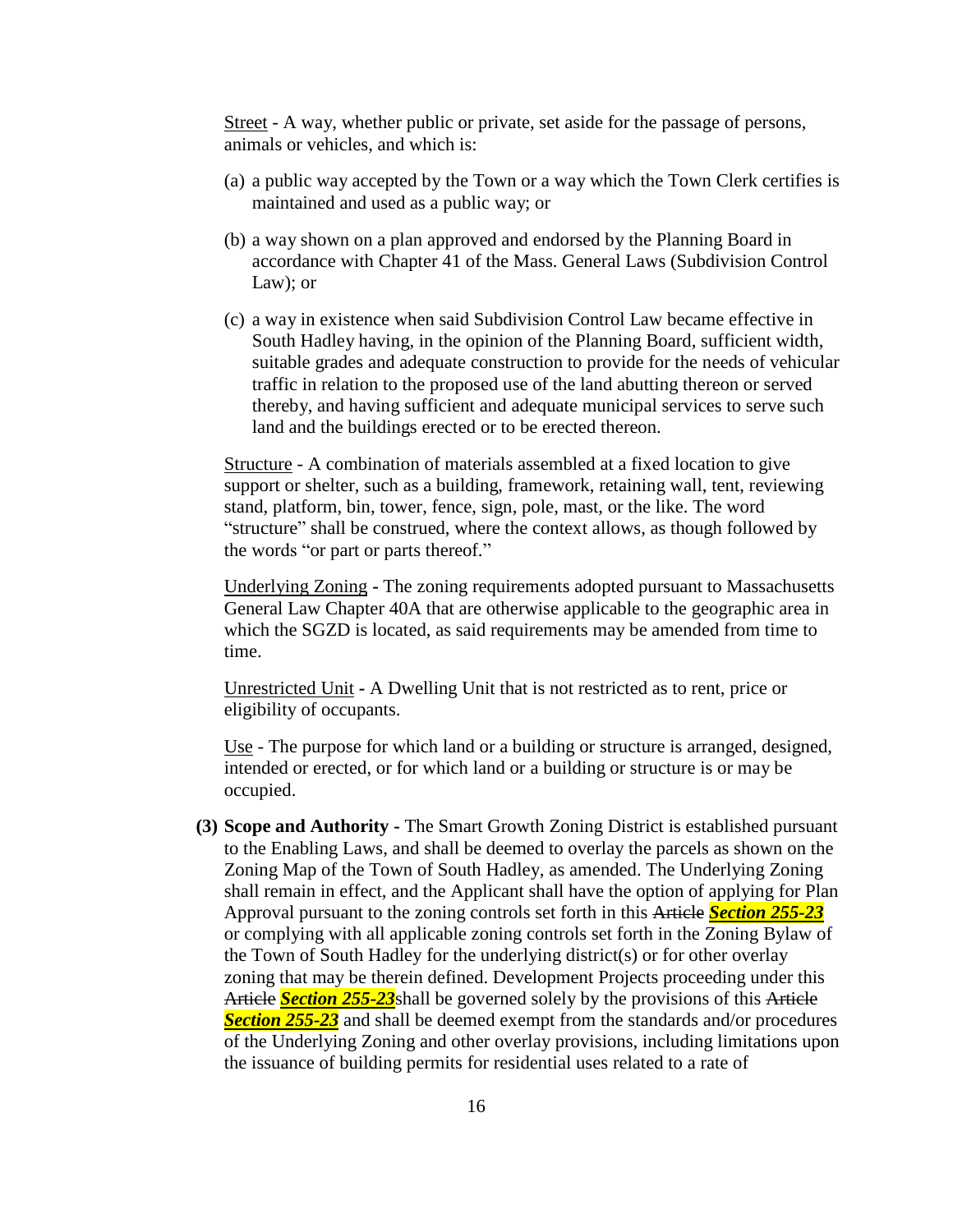development or phased growth limitation or to a local moratorium on the issuance of such permits, or to other building permit or dwelling unit limitations.

- **(4) Performance Standards –** All permitted uses must comply with the following:
	- (a) Does not regularly emit noxious odors, or dust particles, or smoke, or poses danger, such as manufacture of acids, gases, fertilizers and glue, petroleum refining, reduction of animal matter, and manufacture of cement, gypsum, or explosives.
	- (b) Does not present a danger to persons within or outside the *SGZD* by reason of emission of odor, fumes, gases, particulate matter, smoke, noise, vibration, glare, radiation, electrical interference, threat of fire or explosion, or any other reason.
	- (c) Complies with the town Stormwater Management Bylaw as provided to DHCD on September  $\frac{1A(8)8}{8}$ , 2015, regardless of the amount of area being disturbed. Until such time that the Town of South Hadley has qualified for a density bonus payment under 760 CMR 59.06(2) for one or more 40R bonus units permitted within the SHFSGD, any subsequent amendments to Stormwater Management Bylaw shall not apply to Development Projects in the SGZD until DHCD has received written notice of such amendment(s) and determined that such amendment(s) does not Unduly Restrict development within the SGZD as per 760 CMR 59.02. *for one or more density bonus payments under 760 CMR 59.06(2) corresponding to a number of Bonus Units that is equal to or greater than the minimum number of Incentive Units associated with any Zoning Incentive Payment received for a given SGZD established under this Section 255-23, any subsequent amendments to Stormwater Management Bylaw shall not apply to Development Projects in such the SGZD until DHCD has received written notice of such amendment(s) and determined that such amendment(s) does not Unduly Restrict development within the such SGZD as per 760 CMR 59.02.*
- (5) **Mixed-Use Development** Development Projects may include a portion not to exceed 50% of the total gross floor area to be used for non-residential uses including Office, Retail, Restaurant, Service or Institutional Uses. Residential units must generally be located above the first-floor but may be permitted in first floor portions of the building. where *W*here that portion of the building fronts on a public way, the Planning Board must determine that it is principally a residential street or that such first floor residential use would be in keeping with the character of the adjoining land uses.

#### (6) **Off-Street Parking and Loading**

(a) Off-Street Parking - Retail stores, offices and Consumer Service establishments located within three hundred (300) feet of a public off-street parking facility shall be exempt from off-street parking requirements. In all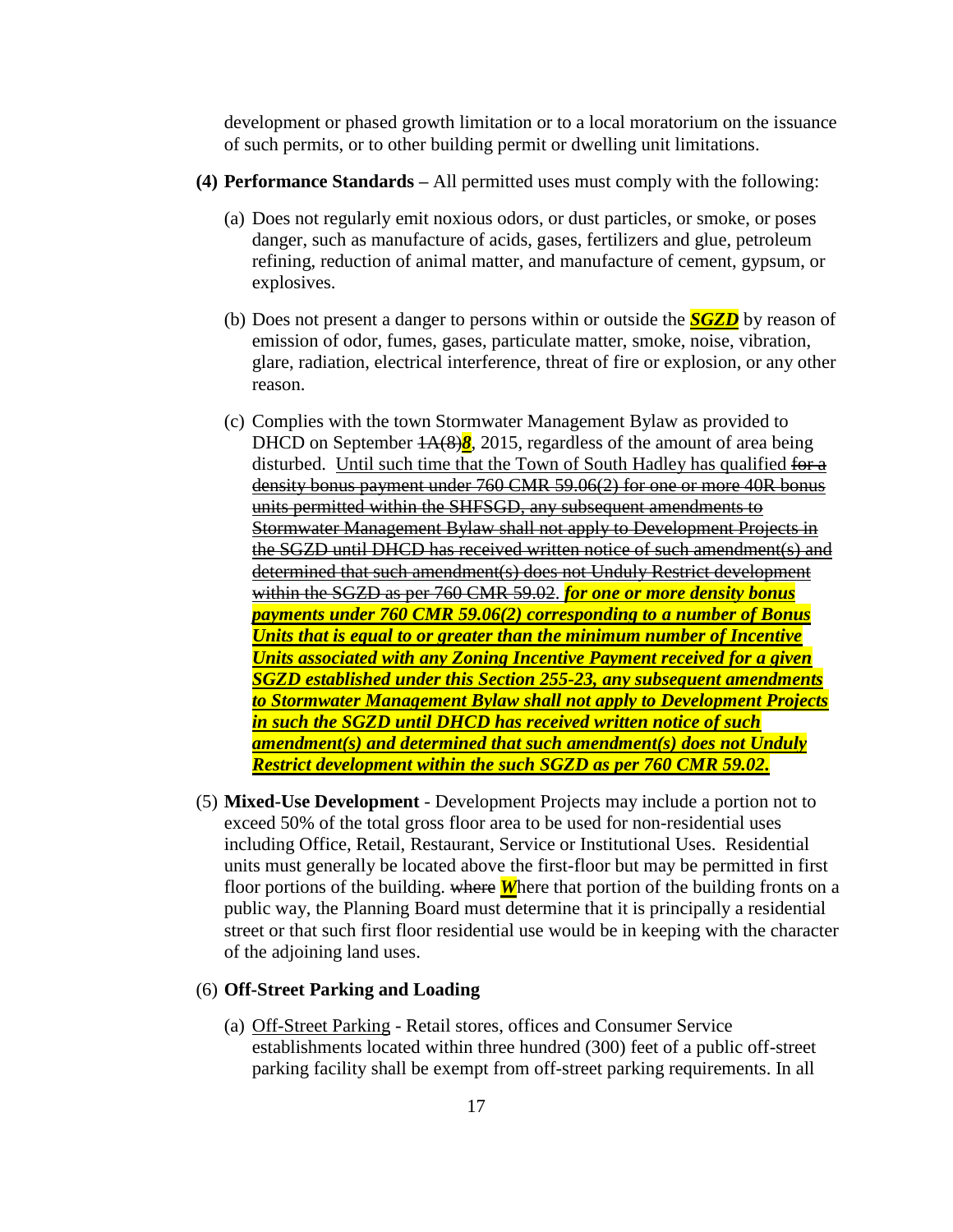other cases, off-street parking shall be provided to meet the following minimum requirements:

| <b>USE</b>                                              | <b>Number of Parking Spaces</b> |  |
|---------------------------------------------------------|---------------------------------|--|
| <b>Retail or Restaurant</b>                             |                                 |  |
| Office and Institutional                                | $2$ per 1,000 square feet       |  |
| <b>Residential Units</b>                                | $1.25$ per unit                 |  |
| Other Non-Residential, less than 2,000 square feet      |                                 |  |
| <b>Other</b> Non-Residential, 2,000 square feet or more | 1 per $2,000$ square feet.      |  |
| leasable space in excess of 2,000 square feet           |                                 |  |

As indicated above, off-street parking is not required for Other Non-Residential uses in the district unless such use exceeds 2,000 square feet of net floor area.

(b) Off-Street Loading & Delivery - Off-street loading spaces shall be provided to meet or exceed the following minimum requirements:

| Use                                             | <b>Number of Parking Spaces</b> |  |
|-------------------------------------------------|---------------------------------|--|
| Restaurant - leasable space in excess of 2,000  | 1 space per $2,000$ square      |  |
| square feet                                     | feet                            |  |
| Other allowed Secondary Use - leasable space in | 1 space per $5,000$ square      |  |
| excess of 2,000 square feet                     | feet                            |  |

The Planning Board may waive the loading space requirement if the Applicant provides a plan proving that the loading space is not needed or can be shared.

- (c) Location of Parking Any surface parking lot shall, to the maximum extent feasible, be located at the side or rear of a building, relative to any public right-of-way, public open space, or pedestrian way. In no case shall surface parking for new construction be permitted within the required front yard setbacks *any applicable restricted Front Setback area*.
- (d) Waiver of Parking Requirements The Planning Board may grant a Plan Approval making such modifications in *providing such relief from* the standards or prescribe safeguards and conditions as it shall warrant appropriate, provided that it finds that it is impractical to meet the standards and that such modifications are appropriate by reason of the proposed use and will not result in or worsen parking or traffic problems in the SGZD. The Planning Board may impose conditions of use or occupancy appropriate to such modifications*, provided that the particular use and occupancy were voluntarily proposed by the applicant and any such conditions are expressly approved in writing by DHCD and any such conditions are expressly approved in writing by DHCD and would not impair the development of housing within the District which is appropriate for diverse populations,*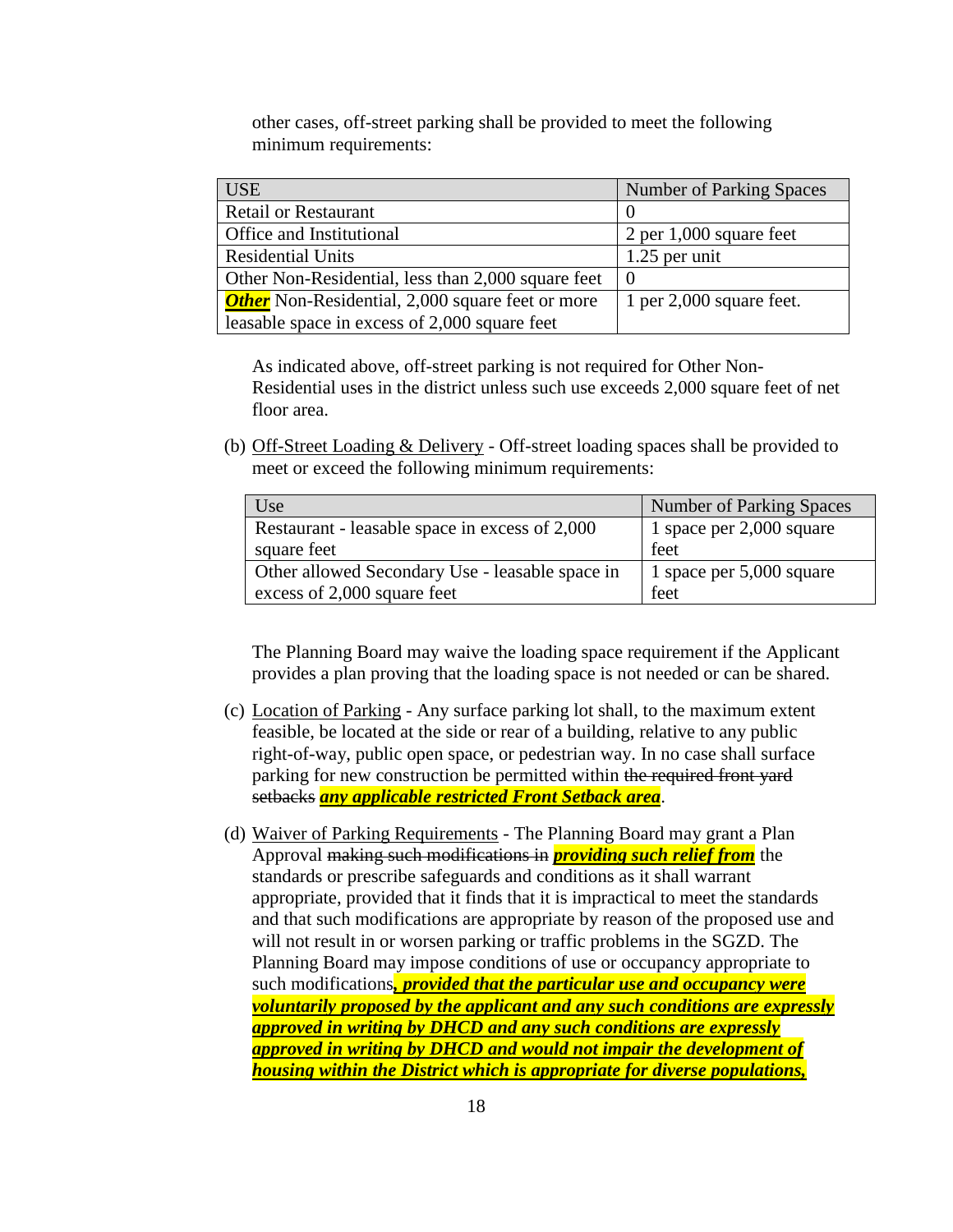*including households with children, other households, individuals, households including individuals with disabilities, and the elderly.*

(e) Shared Use of Required Parking - Shared use may be made of required parking spaces by intermittent use establishments, for example, churches, assembly halls or theaters, whose peak parking demand is only at night or on specific days of the week; by other uses whose peak demand is only during the day; or in public parking lots. At the time of application, a formal agreement shall be made in writing by the owners of the uses involved concerning the number of spaces involved, substantiation of the fact that such shared use is not overlapping or in conflict, and the duration of the agreement.

The applicant shall demonstrate that shared spaces will meet parking demands by using accepted methodologies (e.g., the Urban Land Institute Shared Parking Report, ITE Shared Parking Guidelines, or other industry established studies on shared parking).

- (f) Cooperative Establishment and Operation of Parking Areas Required spaces for any number of uses may be provided in a combined lot or lots (public or private), provided that the number of spaces in the combined facility shall not be less than the sum of those required of the individual uses, with allowances made, upon formal designation, for night use or for separate and distinct working shifts, and provided also that such lot or lots shall be within 600 feet of the principal buildings served.
- (g) Parking Design Parking shall be designed and constructed to comply with all applicable *state or federal* disability access requirements including but not limited to the Americans with Disabilities Act (ADA) and 521 CMR.
- (7) **Open Spaces and Recreational Areas** The site design for Development Projects may include common open space and facilities. Where proposed, the plans and any necessary supporting documents submitted with an application for Plan Approval within the SGZD shall show the general location, size, character, and general area within which common open space or facilities will be located. The plans and documentation submitted to the Planning Board shall include a description of proposed ownership and maintenance provisions of all common open space and facilities and, if requested by the Planning Board, any necessary restrictions or easements designed to preserve the open space and recreational areas from future development. Upon consideration of the above information, the Planning Board may approve a waiver as provided for in Section 255-23(10) for a front setback to allow for common open space or facilities.

#### (8) **Affordable Housing**

- (a) Affordable Units shall comply with the following requirements:
	- [1] The monthly rent payment for an Affordable Rental Unit, including utilities and parking, shall not exceed thirty percent (30%) of the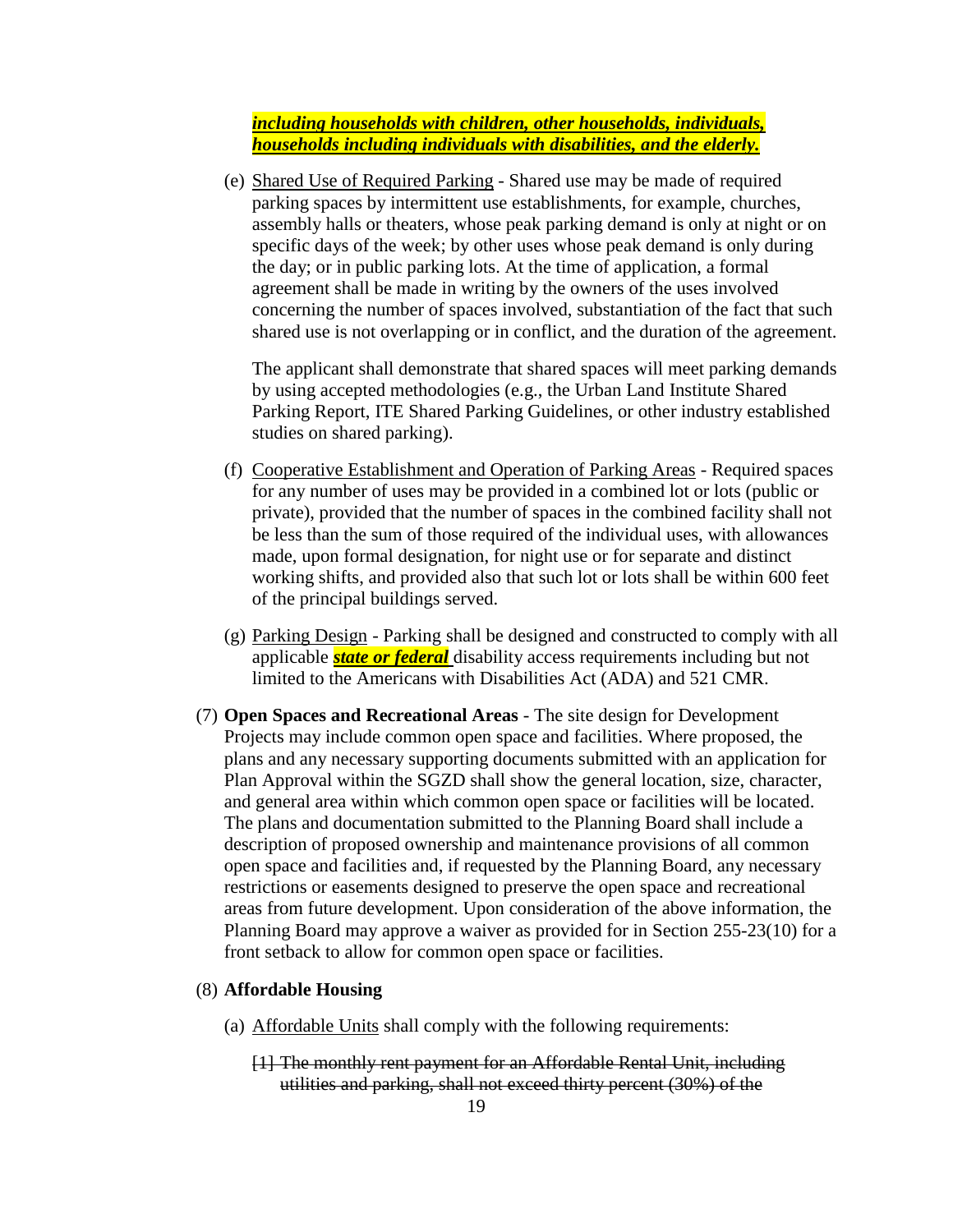maximum monthly income permissible for an Eligible Household, assuming a household size equal to the number of bedrooms in the unit plus one, except in the event of an Eligible Household with a Section  $A(8)$ voucher in which case program rent limits shall apply.

- *[1] The monthly rent payment for an Affordable Rental Unit, including applicable utility allowances, shall not exceed thirty percent (30%) of the maximum monthly income permissible for an Eligible Household, assuming a household size equal to the number of bedrooms in the unit plus one, unless another methodology for determining the target household size has been approved by DHCD.*
- [2] For an Affordable Homeownership Unit the monthly housing payment, including mortgage principal and interest, private mortgage insurance, property taxes, condominium and/or homeowner's association fees, insurance*, and parking*, shall not exceed thirty percent (30%) of the maximum monthly income permissible for an Eligible Household, assuming a household size equal to the number of bedrooms in the unit plus one.
- [3] Affordable Units required to be offered for rent or sale shall be rented or sold to and occupied only by Eligible Households.
- (b) Number of Affordable Units Twenty percent (20%) of all Dwelling Units and twenty-five percent (25%) of all rental Dwelling Units constructed in a Development Project shall be Affordable Units; Provided however, for Development Projects in which all of the Dwelling Units are limited to occupancy by elderly persons and/or by persons with disabilities, twenty-five percent (25%) of the Dwelling Units shall be Affordable Units, whether the dwelling units are rental units or ownership units.
- (c) Fractional Units When the application of the percentages specified in Section A(8)(a) results in a number that includes a fraction, the fraction shall be rounded up to the next whole number.
- **(d)** Design and Construction Affordable Units must be dispersed equitably and proportionately throughout a Development Project, including, where applicable, across all buildings, floors and unit types. Affordable Units must be comparable in initial construction quality and exterior design to the Unrestricted Units. However, nothing in this section is intended to limit a homebuyer's rights to renovate a Dwelling Unit under applicable law. The Affordable Units must have access to all on-site amenities. Affordable Units shall be finished housing units. All Affordable Units must be constructed and occupied not later than concurrently with construction and occupancy of Unrestricted Units. In Development Projects that are constructed in phases, Affordable Units must be constructed and occupied in proportion to the number of units in each phase of the Development Project.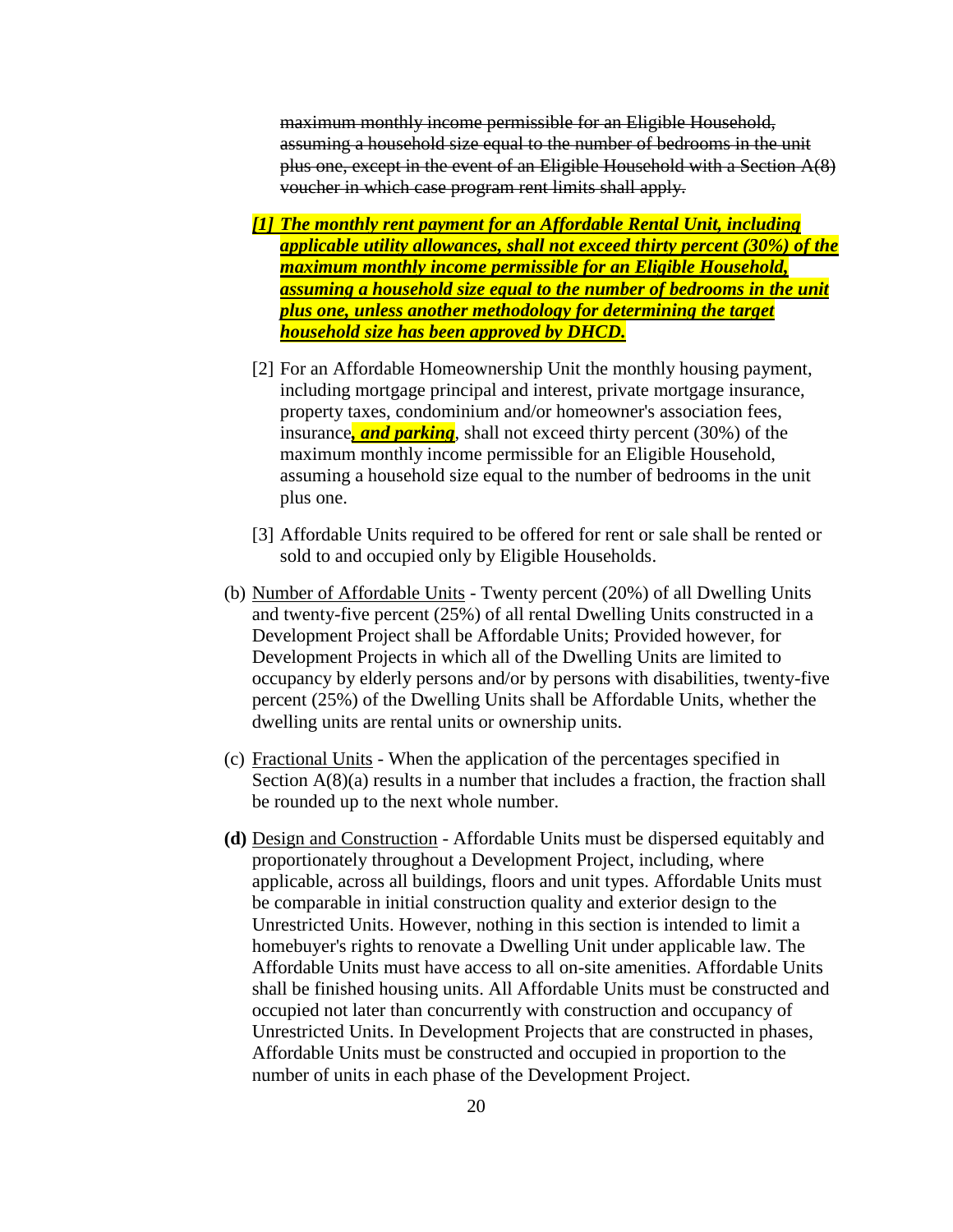- (e) Unit Mix The total number of bedrooms in the Affordable Units shall be at least proportionate to the total number of bedrooms in all units of the Project of which the Affordable Units is *are a* part.
- (f) Affordable Housing Restriction Each Affordable Unit shall be subject to an Affordable Housing Restriction approved by DHCD, pursuant to 40R, and recorded with the County Registry of Deeds or Land Court Registry District of the County. All Affordable Housing Restrictions must include, at minimum, the following:
	- [1] A description of the Affordable Homeownership Unit, if any, by address and number of bedrooms; and a description of the overall quantity*, initial unit designations,* and number of bedrooms and number of bedroom types of Affordable Rental Units in a Development or portion of a Development which are rental. Such restriction shall apply individually to the specifically identified Affordable Homeownership Unit and shall apply to a percentage of rental units of a rental Development *Project* or the rental portion of a Development without specific unit identification *Project with the designated Affordable Rental Units initially identified in the corresponding Affirmative Fair Housing Marketing Plan (AFHMP) and able to float on a limited basis, as necessary, subject to specific approval by DHCD in accordance with the AFHMP and DHCD's AFHMP guidelines.*
	- [2] The term of the Affordable Housing Restriction which shall be in perpetuity or for the longest period customarily allowed by law, *as further specified in the PAA's Plan Approval decision,* but shall be no less than thirty (30) years.
	- [3] The name and address of the Monitoring Agent with a designation of its power to monitor and enforce the Affordable Housing Restriction.
	- [4] Reference to a housing marketing and resident selection plan, to which the Affordable Unit is subject, and which includes an affirmative fair housing marketing program, including public notice and a fair resident selection process. If approved by DHCD, pursuant to 40R *for the corresponding Project or phase(s) therein*, the housing marketing and selection plan may provide for local preferences in resident selection. The plan shall designate the household size appropriate for a unit with respect to bedroom size and provide that preference for such unit shall be given to a household of the appropriate size.
	- [5] A requirement that buyers or tenants will be selected at the initial sale or initial rental and upon all subsequent sales and rentals from a list of Eligible Households compiled In accordance with the housing marketing and selection plan.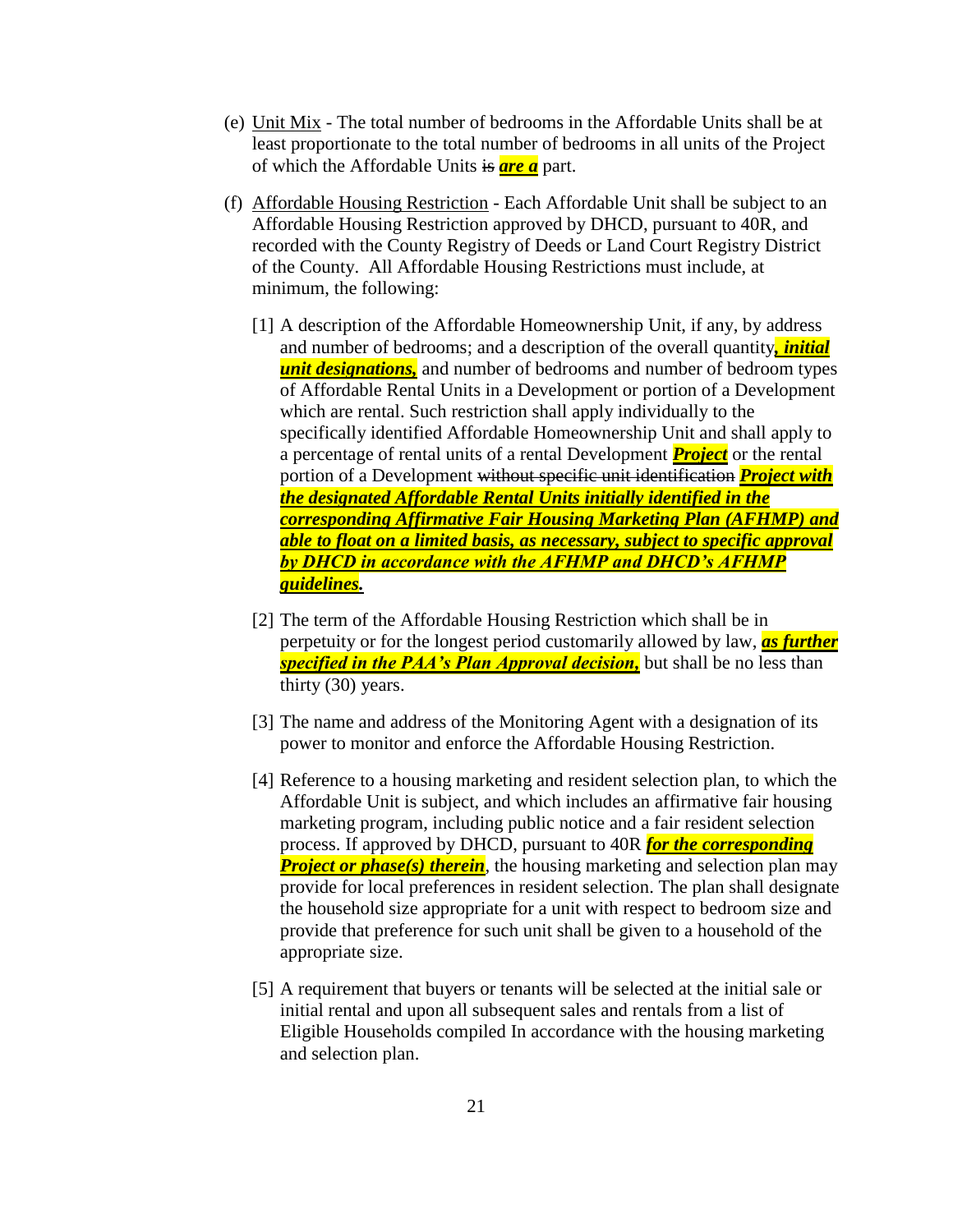- [6] Reference to the formula pursuant to which rent of a rental unit or the maximum resale price of a homeownership unit will be set.
- [7] A requirement that only an Eligible Household may reside in an Affordable Unit and that notice of any lease or sublease of any Affordable Unit shall be given to the Monitoring Agent.
- [8] Provision for effective monitoring and enforcement of the terms and provisions of the Affordable Housing Restriction by the Monitoring Agent.
- [9] Provision that the restriction on an Affordable Homeownership Unit shall run in favor of the Monitoring Agent and the Town of South Hadley, in a form approved by municipal counsel and DHCD pursuant to the Enabling Laws, and shall limit initial sale and re-sale to and occupancy by an Eligible Household.
- $[10]$ Provision that the owner(s) or manager(s) of Affordable Rental Unit(s) shall file an annual report to the Monitoring Agent, in a form specified by that agent certifying compliance with the provisions of this Section 255-  $23(A(8))$  and containing such other information as may be reasonably requested in order to ensure affordability *compliance with the Affordable Housing Restriction and AFHMP.*
- [11]Provision that the restriction on Affordable Rental Units in a rental Project or rental portion of a Project shall run with the rental Project or rental portion of a Project and shall run in favor of the Monitoring Agent and the Town of South Hadley, in a form approved by municipal counsel and DHCD pursuant to the Enabling Laws, and shall limit rental and occupancy to an Eligible Household.
- [12]A requirement that residents in Affordable Units provide such information as the Monitoring Agent may reasonably request in order to ensure affordability *compliance with the Affordable Housing Restriction and AFHMP*.
- [13]Designation of the priority of the Affordable Housing Restriction over other mortgages and restrictions.
- (g) Administration The Monitoring Agent shall ensure the following (See Section 255-23(A)(2) Definitions):
	- [1] Prices of Affordable Homeownership-Units are properly computed; rental amounts of Affordable Rental Units are properly computed.
	- [2] Income eligibility of households applying for Affordable Units is properly and reliably determined.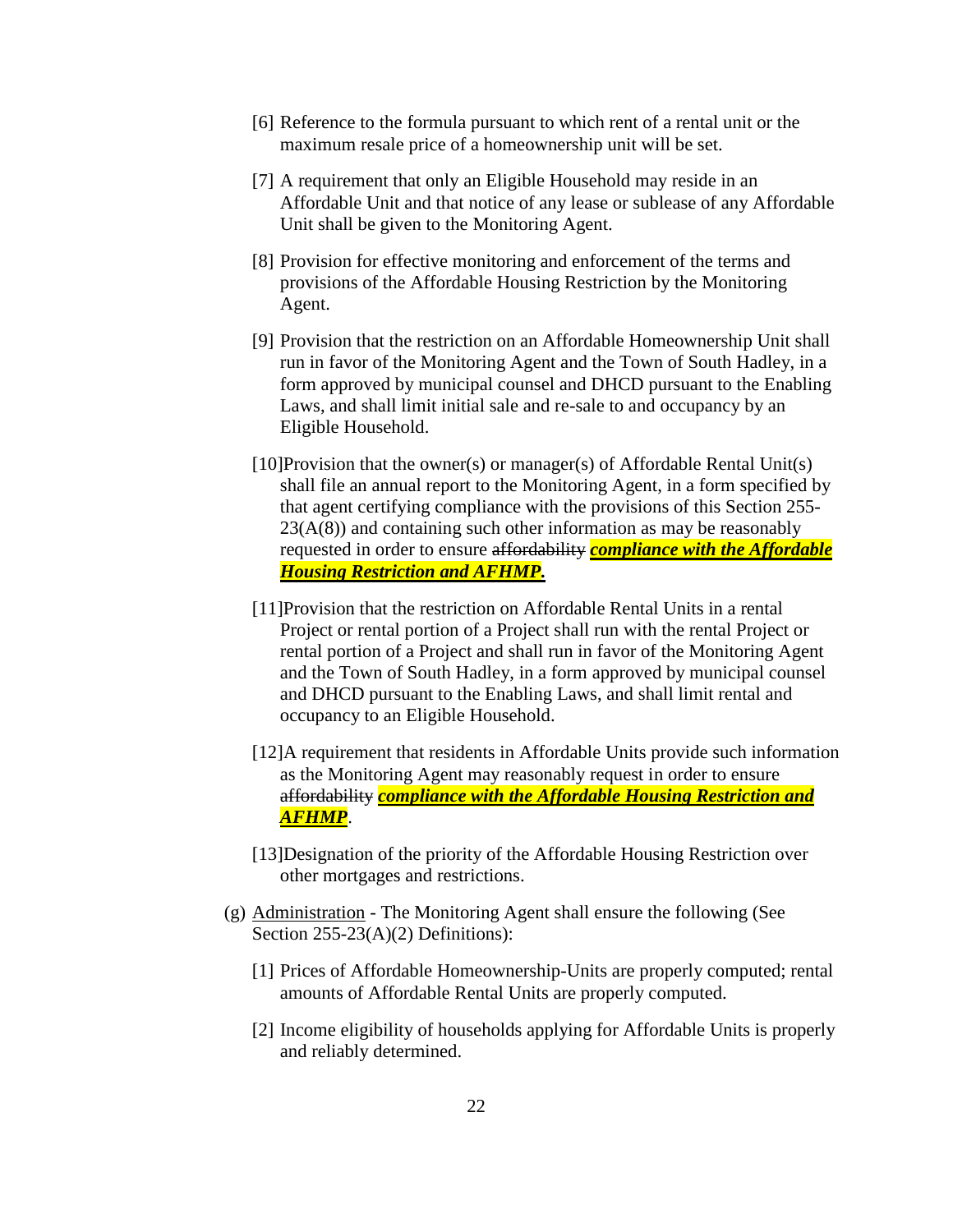- [3] The housing marketing and resident selection plan has been approved by DHCD pursuant to the Enabling Laws, conforms to all requirements and is properly administered.
- [4] Sales and rentals are made to Eligible Households chosen in accordance with the housing marketing and resident selection plan with appropriate unit size for each household being properly determined and proper preference being given.
- [5] Affordable Housing Restrictions meeting the requirements of this section are recorded with the Hampshire County Registry of Deeds or Land Court. In the case where the Monitoring Agent cannot adequately carry out its administrative duties, upon certification of this fact by the Planning Board or by the Department of Housing and Community Development, the administrative duties shall devolve to and thereafter be administered by a qualified housing entity designated by the South Hadley Board of Selectmen.
- (h) Costs of Housing Marketing and Selection Plan The housing marketing and selection plan may make provision for payment by the owner of reasonable costs to the Monitoring Agent and the owner shall pay reasonable costs to the Monitoring Agent to develop, advertise, and maintain the list of Eligible Households and to monitor and enforce compliance with affordability requirements *under this Section 255-23 and the Enabling Laws*.

In combination, the various documentation required under Section  $A(8)$ , to be submitted with an application for Plan Approval, shall include details about construction related to the provision, within the development, of units that are accessible to the disabled and appropriate for diverse populations, including households with children, other households, individuals, households including individuals with disabilities, and the elderly.

- (9) **Plan Approval Procedures -** The Planning Board shall adopt and file with the Town Clerk Administrative Regulations relative to the application requirements and contents for Plan Review, subject to approval by the Massachusetts Department of Housing and Community Development. Plan approval procedures shall be as follows:
	- (a) Pre-Application Requirements Prior to the submittal of a Plan for Plan Approval, a "Concept Plan" may be submitted to help guide the development of the definitive submission for project build out. Such Concept Plan shall reflect the following:
		- [1] Overall building envelope areas
		- [2] Open space and natural resource areas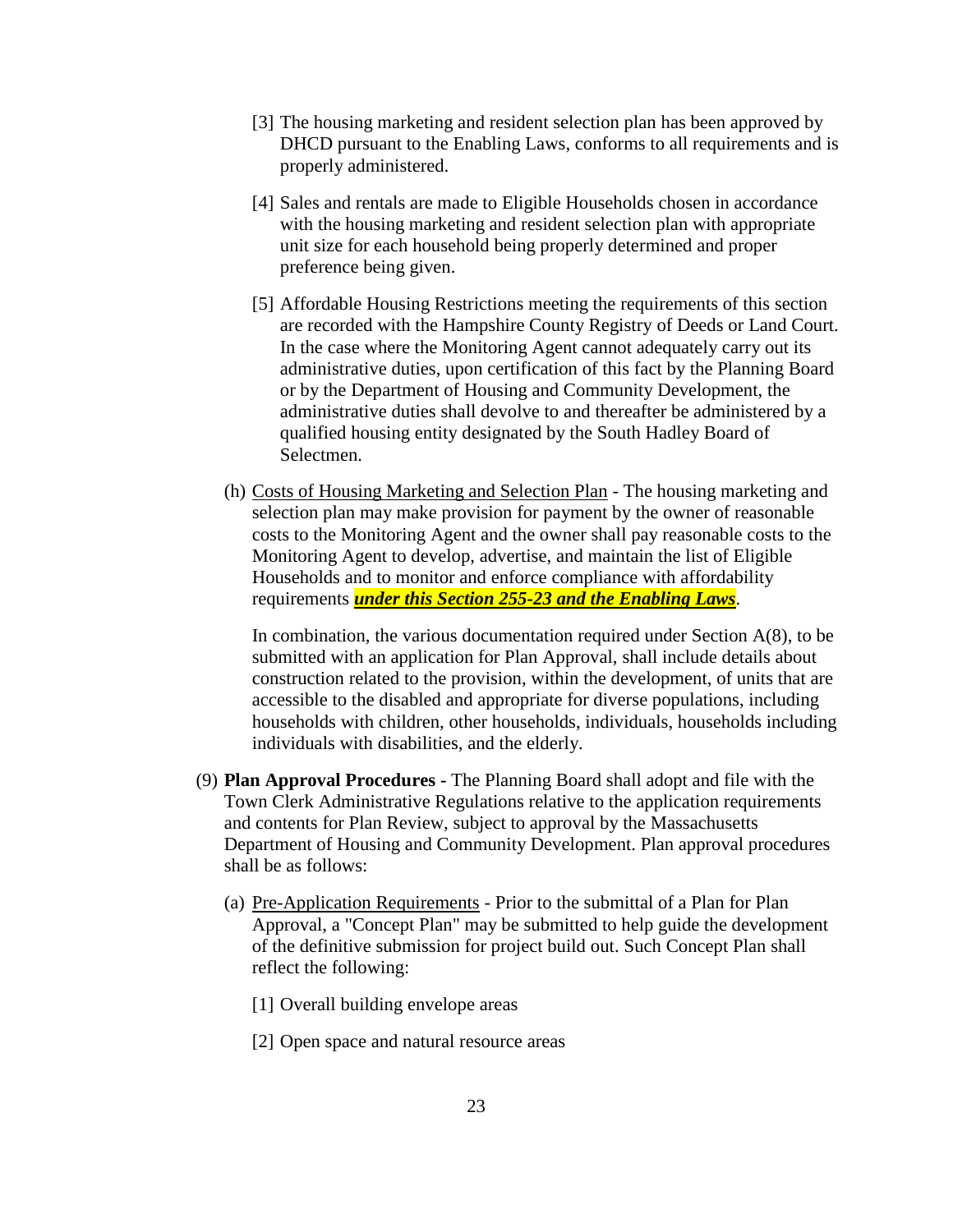- [3] General site improvements, drainage plans, groupings of buildings and proposed land uses
- [4] Anticipated parking spaces and locations
- [5] Site vehicular access

The Concept Plan is intended to be used as a tool for both the Applicant and the Planning Board to ensure that the proposed Project design will be consistent with the Design Standards and other requirements of the SGZD.

- (b) Application Procedures All Projects are subject to Plan Approval.
	- [1] Submittal
		- [a] An application for Plan Approval shall be submitted in accordance with the requirements herein and further specified in the SGZD Administrative Regulations, on the form provided by the PAA along with the application fees set forth in the Administrative Regulations. The application shall be accompanied by such plans and other documents as required by the Administrative Regulations required to verify compliance with any of the provisions of this Section in a manner that, as defined in 760 CMR 59.02, does not Unduly Restrict development within the SGZD. In addition to the submission requirements of Administrative Regulations, an application for Plan Approval shall also include all of the following:
			- Development narrative including all uses, breakdown of square footage for each use, number of housing units and zoning summary.
			- Photos of adjacent properties and other properties impacted by the development project.
		- [b] All plans shall be prepared by certified architects or engineers as required by the Massachusetts Building Code and shall include all of the following:
			- $\bullet$  Building plans all levels including roof
			- Building elevations all sides including courtyards and interior lot elevations
			- Massing perspective sketches or renderings illustrating the key elements of the development proposal within its context
			- *Massing perspective sketches or renderings illustrating the key elements of the proposed development Project within its context*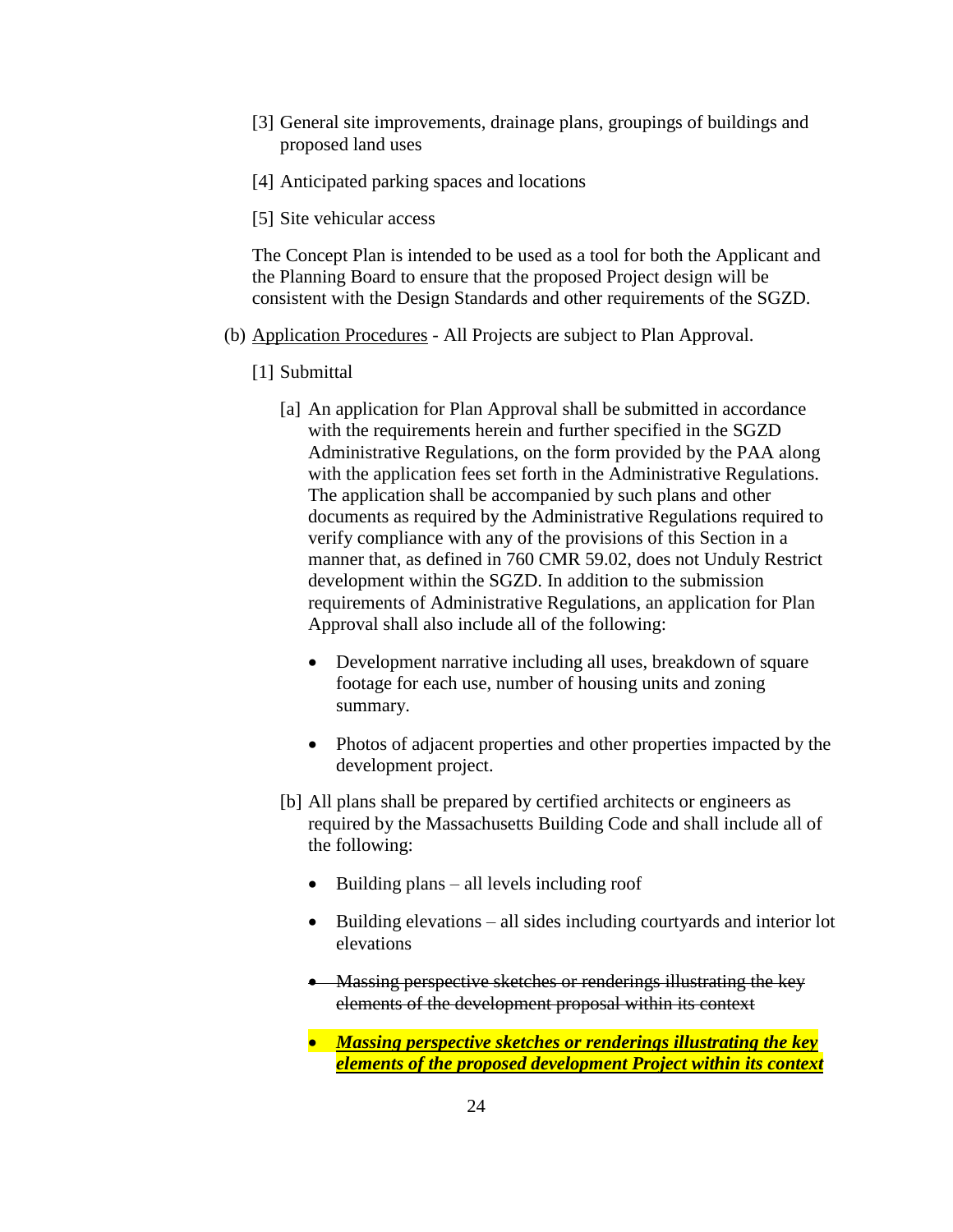- Proposed exterior lighting plan with photometric information
- Proposed stormwater management plan with rainwater calculations in accordance with the town's Stormwater management Bylaw regardless of the size of the land area being disturbed. However, this is not required if the Planning Board as the Stormwater Management Permitting Authority determines that the area of disturbance is so de minimis as to render calculations insignificant.
- The documents shall clearly differentiate between existing and proposed work by use of screened lines or color. Changes and revisions to subsequent submittals shall be prominently noted.
- [c] An application for Plan Approval shall be filed by the Applicant with the Town Clerk. A copy of the application, including the date of filing certified by the Town Clerk, as well as the required number of copies of the application, shall be filed forthwith by the Applicant with the Planning Board. Application submissions must include a hard copy as well as an electronic copy in PDF and CAD format. Said filing shall include any required forms provided by the Planning Board. As part of any application for Plan Approval for a Development Project, the Applicant must submit the following documents to the Planning Board and the Monitoring Agent:
	- Evidence that the Development Project complies with the cost and eligibility requirements of Section A.(8);
	- Development Project plans that demonstrate compliance with the design and construction standards of Section A.(8)(d); and
	- A form of Affordable Housing Restriction that satisfies the requirements of Section A.(8)(f).
	- Review Fees: The Applicant shall be required to pay for reasonable consulting fees to provide peer review of the application for the benefit of the Planning Board, pursuant to G.L. Chapter 40R, Section 11(a). Such fees shall be held by the Town of South Hadley in an interest-bearing escrow account, and shall be used only for expenses associated with the use of outside consultants employed by the Planning Board in reviewing the Plan application. Any surplus funds remaining after the completion of such review, including any interest accrued, shall be returned to the Applicant forthwith;
- [2] Circulation to Other Boards In accordance with the Requirements of Article XII Site Plan Review, the Planning Board shall provide a copy of the application materials to all relevant municipal Boards, Departments,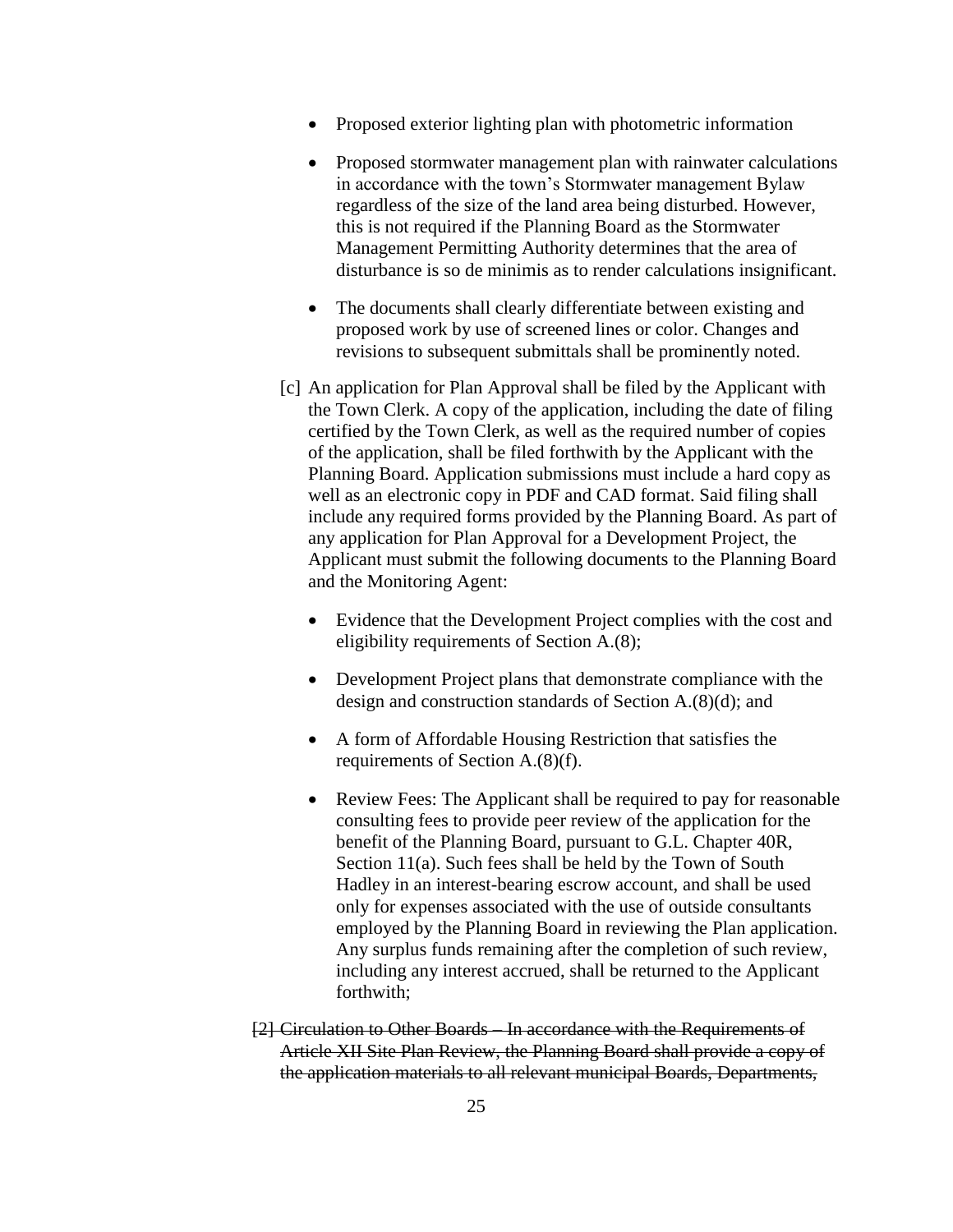Commissions and Officials as determined by the Planning Board and, if the project is subject to Affordability requirements, the Monitoring Agent. These entities shall provide any written comments within 60 days of receipt of the plan and application.

- [2] *In accordance with the Administrative Regulations, the Planning Board shall provide a copy of the application materials to all relevant municipal Boards, Departments, Commissions and Officials as determined by the Planning Board and to the Monitoring Agent. Subject to the requirements under 9(b)[4] below, these entities shall provide any written comments within 60 days of the filing plan and application with the Town Clerk.*
- [3] Public Hearing and Time Limits The Planning Board shall hold a public hearing and review all applications according to the procedure specified in Massachusetts General Law Chapter 40A Section 11.
- [4] The decision of the Planning Board shall require a majority vote of the board's members and be made, and written notice of the decision filed with the Town Clerk within 120 days of receipt of the Application by the Town Clerk. This time may be extended by mutual agreement between the Planning Board and the Applicant by written agreement filed with the Town Clerk. Failure of the Planning Board to take action within said 120 days or the extended time shall be deemed an approval of the Plan Approval application.
- [5] Criteria for Plan Approval The Planning Board shall approve the Development Project upon all of the following findings:
	- The Applicant has submitted the required fees and information as set forth in the SGZD Administrative Regulations
	- The proposed Development Project as described in the application meets all of the requirements and standards set forth in this Section *255-23*, applicable Design Standards and the SGZD Administrative Regulations, or a waiver has been granted there from *and shall also include written confirmation by the Monitoring Agent that all Affordable Housing requirements have been satisfied*.
	- Any extraordinary adverse potential impacts of the Project on nearby properties have been adequately mitigated.
	- Projects subject to Affordable Housing requirements, compliance with Condition b. above shall also include written confirmation by the Monitoring Agent that all Affordable Housing requirements have been satisfied.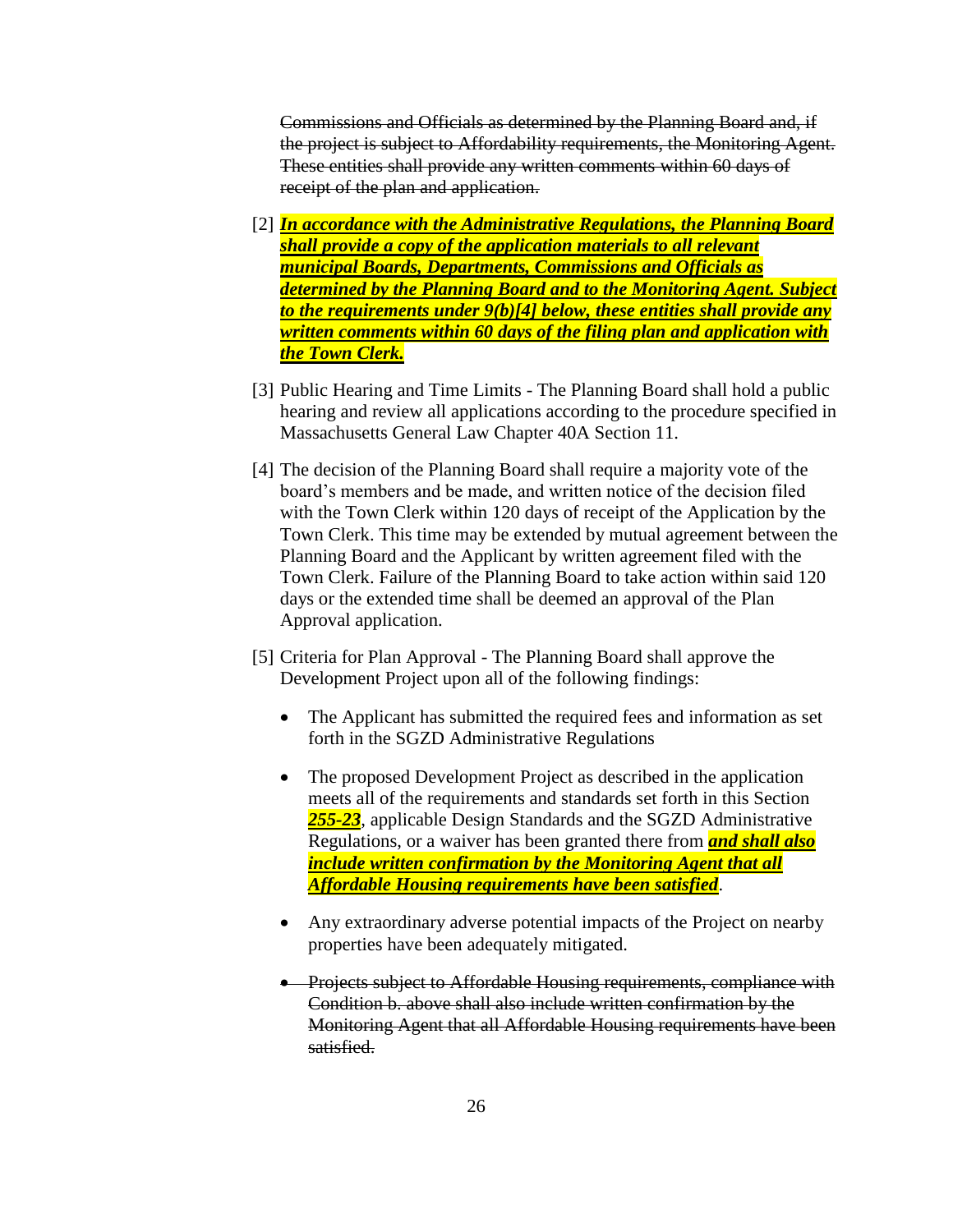- [6] Criteria for Plan Denial A Plan Approval application may be disapproved only where the Planning Board finds that:
	- The applicant has not submitted the required fees and information as set forth in the SGZD Administrative Regulations; or
	- The Project as described in the application does not meet all the requirements and standards set forth in this Section *255-23*, applicable Design Standards and the SGZD Administrative Regulations, or that a required waiver there from has not been granted; or
	- It is not possible to adequately mitigate significant project impacts on nearby properties by means of suitable conditions.
- **(10) Waivers -** Upon request of the Applicant, the Planning Board may waive dimensional and other requirements, including design standards, with conditions, in the interests of design flexibility and overall project quality, and upon a finding of consistency of such variation with the overall purpose and objectives of the SGZD and the South Hadley Master Plan, and if it finds that such waiver will allow the project to achieve the density, affordability, mix of uses and/or physical character allowed under this Section. Notwithstanding anything to the contrary in this *Section 255-23 or the* Zoning Bylaw *of South Hadley*, the Affordable Housing provisions of *that comprise* Section *255-23* A(8) shall not be waived without the express written approval of DHCD. The Planning Board will also take into consideration the following items when considering a waiver:
	- (a) High performance energy efficient buildings and construction methods.
	- (b) Projects with publicly accessible open space.
	- (c) Projects that include retail and restaurants located on street level.
	- (d) A demonstrated shared parking initiative that makes efficient use of land and existing parking supply.
	- (e) The preservation or rehabilitation of historic properties or other buildings considered significant to the Town.

#### **(11) Plan Changes After Approval by Planning Board**

(a) Minor Plan Changes - After Plan Approval, an Applicant may apply to make minor changes in a Development Project that do not affect the overall build out or building envelope of the site, or provision of open space, number of housing units, or housing need or affordability *Affordable Housing* features. Such minor changes must be submitted to the Planning Board on redlined prints of the approved plan, reflecting the proposed change, and on application forms provided by the Planning Board. The Planning Board may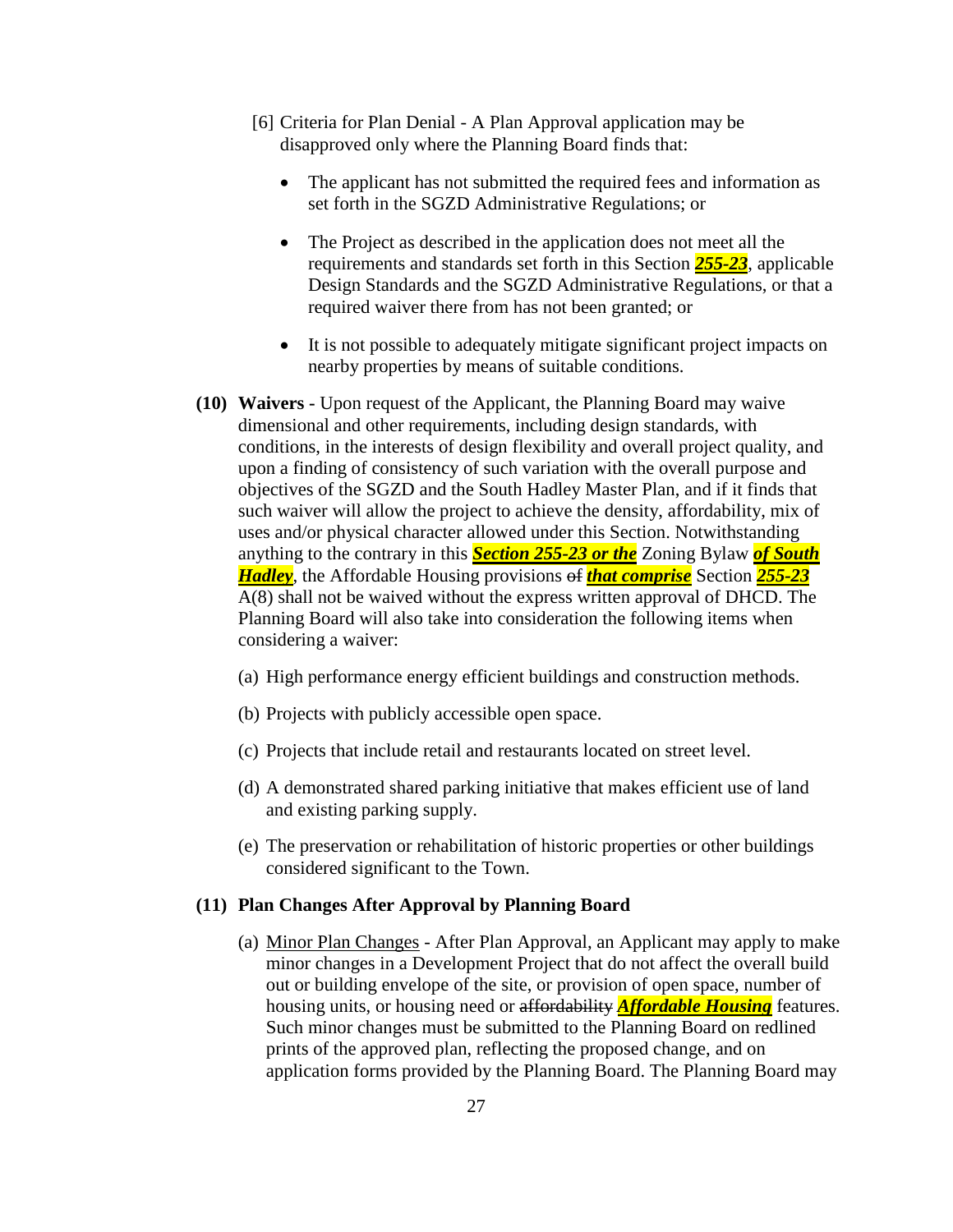authorize such changes at any regularly scheduled meeting, without the need to hold a public hearing. The Planning Board shall set forth any decision to approve or deny such minor change by motion and written decision, and provide a copy to the Applicant for filing with the Town Clerk.

- (b) Major Plan Changes Those changes deemed by the Planning Board to constitute a major change in a Development Project because of the nature of the change in relation to the prior approved plan, or because such change cannot be appropriately characterized as a minor change as described above, shall be processed by the Planning Board as a new application for Plan Approval pursuant to this Section.
- **(12) Fair Housing Requirement -** All Development Projects within the SGZD shall comply with applicable federal, state and local fair housing laws.
- **(13) Project Phasing -** The Planning Board may allow a Project to be phased at the request of the applicant or to mitigate any extraordinary adverse impacts on nearby properties and provided that the submission shows the full build-out of the Project and all associated impacts as of the completion of the final phase and subject to approval of the Planning Board. For projects that are approved and developed in phases, the proportion of Affordable units shall be no less than the minimum percentage required for the district *Project* as a whole *under Section 255A(8)(b)*.
- **(14) Decisions -** The Planning Board shall issue to the applicant a copy of its decision containing the name and address of the owner, identifying the land affected and the plans that were the subject of the decision and certifying that a copy of the decision has been filed with the Town Clerk. If 20 days have elapsed after the decision has been filed with the Town Clerk without an appeal having been filed, or if such appeal having been filed is dismissed or denied, or if a plan is approved by reason of the failure of the Planning Board to timely act, the Town Clerk shall so certify on a copy of the decision. A copy of said decision shall be filed with the Registry of Deeds.

A Plan Approval shall remain valid and run with the land indefinitely, provided that construction has commenced within two years after the decision is issued, which time shall be extended by the time required to adjudicate an appeal and which time shall be extended if the project proponent is actively pursuing other required permits or there is other good cause for failure to commence.

The Planning Board may require the posting of a performance bond to secure and/or screen a Development Project site in the event that demolition is undertaken but subsequent work lapses, for any reason within or outside the applicant's control, for a period longer than one year.

(15) **Date of Effect -** The effective date of this *SGZD* Bylaw *(Section 255-23) as amended May 8, 2018,* shall be the date on which such adoption is voted upon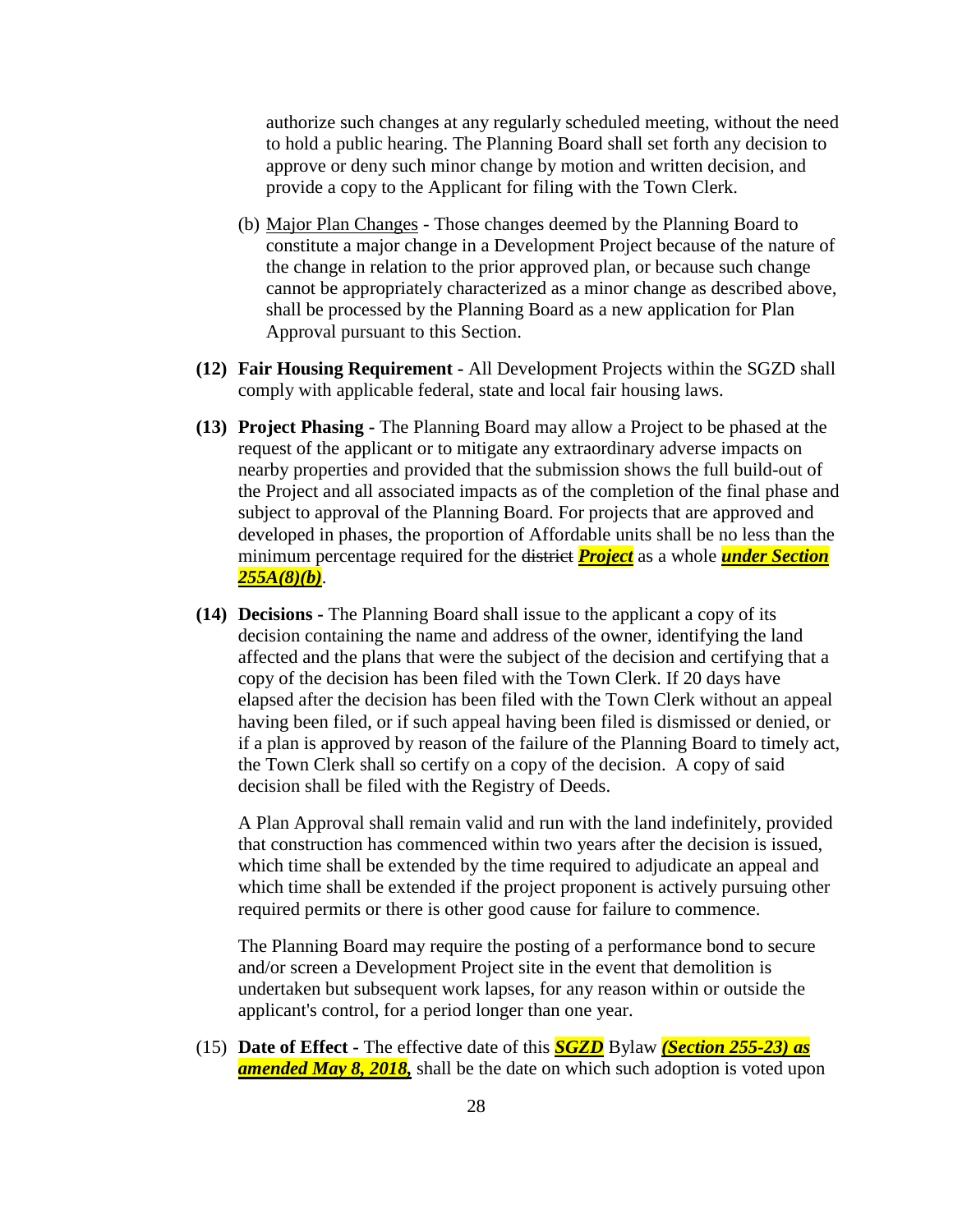by Town Meeting pursuant to the requirements of Section 5 of Chapter 40A of the General Laws and Chapter 40R of the General Laws; provided, however, that an Applicant may not proceed with construction pursuant to this Bylaw *(Section 255-23)* prior to the receipt of final approval of this Bylaw *(Section 255-23)* and accompanying Zoning Map by both the Department of Housing and Community Development and the Office of the Massachusetts Attorney General.

- (16) **Severability -** If any provision of this Section is found to be invalid by a court of competent jurisdiction, the remainder of this Section shall not be affected but remain in full force. The invalidity of any provision of this Section shall not affect the validity of the remainder of the Town's Zoning Bylaw.
- (17) **Design Standards -** The Planning Board may adopt and amend, by simple majority vote, Design Standards which shall be applicable to all Projects subject to Plan Approval by the Planning Board. Such Design Standards must be objective and not subjective and may only address the scale and proportions of buildings, the alignment, width, and grade of streets and sidewalks, the type and location of infrastructure, the location of building and garage entrances, off street parking, the protection of significant natural site features, the location and design of on-site open spaces, exterior signs, and buffering in relation to adjacent properties. DHCD may, at its discretion, require Design Standards to contain graphics illustrating a particular standard or definition in order to make such standard or definition clear and understandable.
	- (a) Before adopting any Design Standard, the Planning Board shall submit the proposed Design Standard to DHCD for approval. Any amendment to the Design Standards shall not take effect until approved by DHCD and filed with the Town Clerk.
	- (b) An application for Plan Approval that has been submitted to the Town Clerk pursuant to this Section shall not be subject to any Design Standard that has not been approved by DHCD.

#### **B. Establishment and Delineation of the Smart Growth Zoning Districts**

- (1) South Hadley Falls Smart Growth Zoning District (SHFSGZD)
	- **(a) Establishment and Delineation of the** SHFSGZD **-** The SHFSGZD is an overlay district that is superimposed over the Underlying District. The boundaries are delineated as the "South Hadley Falls Smart Growth Zoning District" on the Official Zoning Map of the Town of South Hadley on file in the office of the Town Clerk, said map hereby made a part of the South Hadley Zoning Bylaw.
	- **(b) Allowed and Prohibited Uses -** Any use not listed herein as an Allowed Use is deemed prohibited.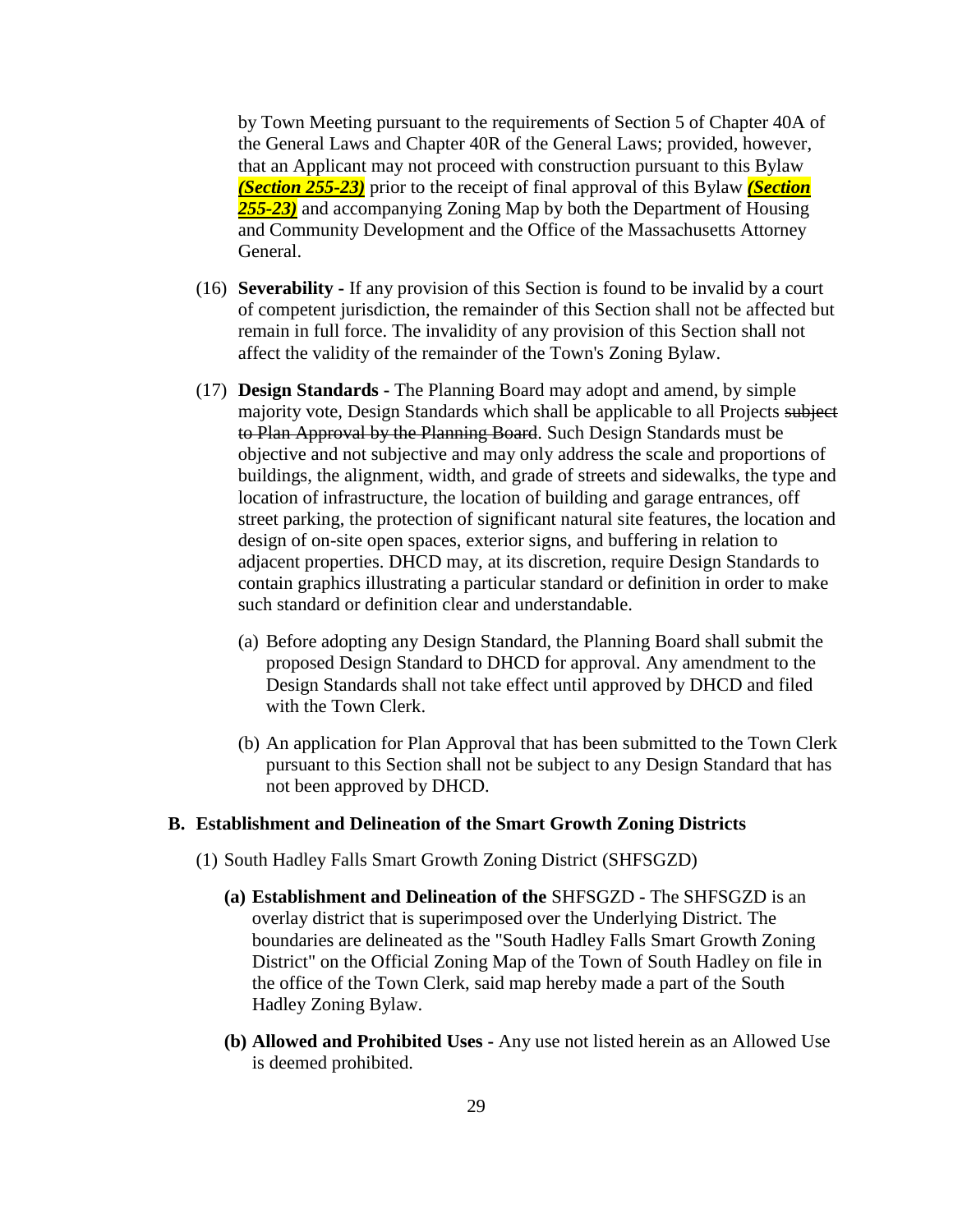**[1] Allowed Uses -** The following uses shall be permitted As-Of-Right in the SHFSGD upon Plan Approval pursuant to the provisions of this article *Section 255-23*:

[a] Multi-Family Dwelling

*[b] Mixed-Use Development Project*

*[b-1] Multi-Family Dwelling*

- [b-2] Single-Family, Two-Family and Three-Family Dwelling\*
- [b-3] Office  $*$
- [b-4] Retail \*
- [b-5] Restaurant (excludes drive-through windows)\*
- [b-6] Institutional  $*$
- [b-7] Consumer Service \*

\*Only as part of a Mixed-Use Development; see Section 255-23(A)(5)

In addition to the Allowed Uses listed above, the following uses are permitted As-Of-Right for Development Projects within the SHFSGZD subject to the requirements of this Article *Section 255-23*:

- [g] Parking accessory to any of the above permitted uses, including surface, garage-under, and structured parking
- [h] Accessory uses customarily incidental to any of the above permitted principal uses
- (c) **Dimensional and Other Requirements -** Applications for Plan Approval shall be governed by this Section and the Design Standards for the SHFSGZD.

| <b>Dimensional Requirement</b>                                           |               |  |
|--------------------------------------------------------------------------|---------------|--|
| Maximum Floor Area Ratio (FAR) (Gross Floor Area <i>I</i> Lot Size)      | $\mathcal{R}$ |  |
| Maximum Building Height                                                  | 45 feet       |  |
| Minimum Lot Frontage                                                     | 50 feet       |  |
| Maximum Lot Coverage                                                     | $N/A***$      |  |
| Minimum Lot Area                                                         | $N/A***$      |  |
| Number of Buildings per lot                                              | $N/A***$      |  |
| <b>Maximum Building Frontage</b>                                         | 300 feet      |  |
| Minimum Front Setback*                                                   | 0 feet        |  |
| Maximum Front Setback*                                                   | 10 feet       |  |
| Minimum Side/Rear Setback** abutting a Residential Zone                  | 15 feet       |  |
| Minimum Side/Rear Setback <sup>**</sup> in SHFSGD or abutting            | 0 feet        |  |
| Business-B                                                               |               |  |
| Interior Setback (between buildings on same lot)                         | 15 feet       |  |
| *See 7.1.1 of the Design Standards for front facade setback requirements |               |  |
| **See 7.1.2 of the Design Standards for building step-back requirements  |               |  |